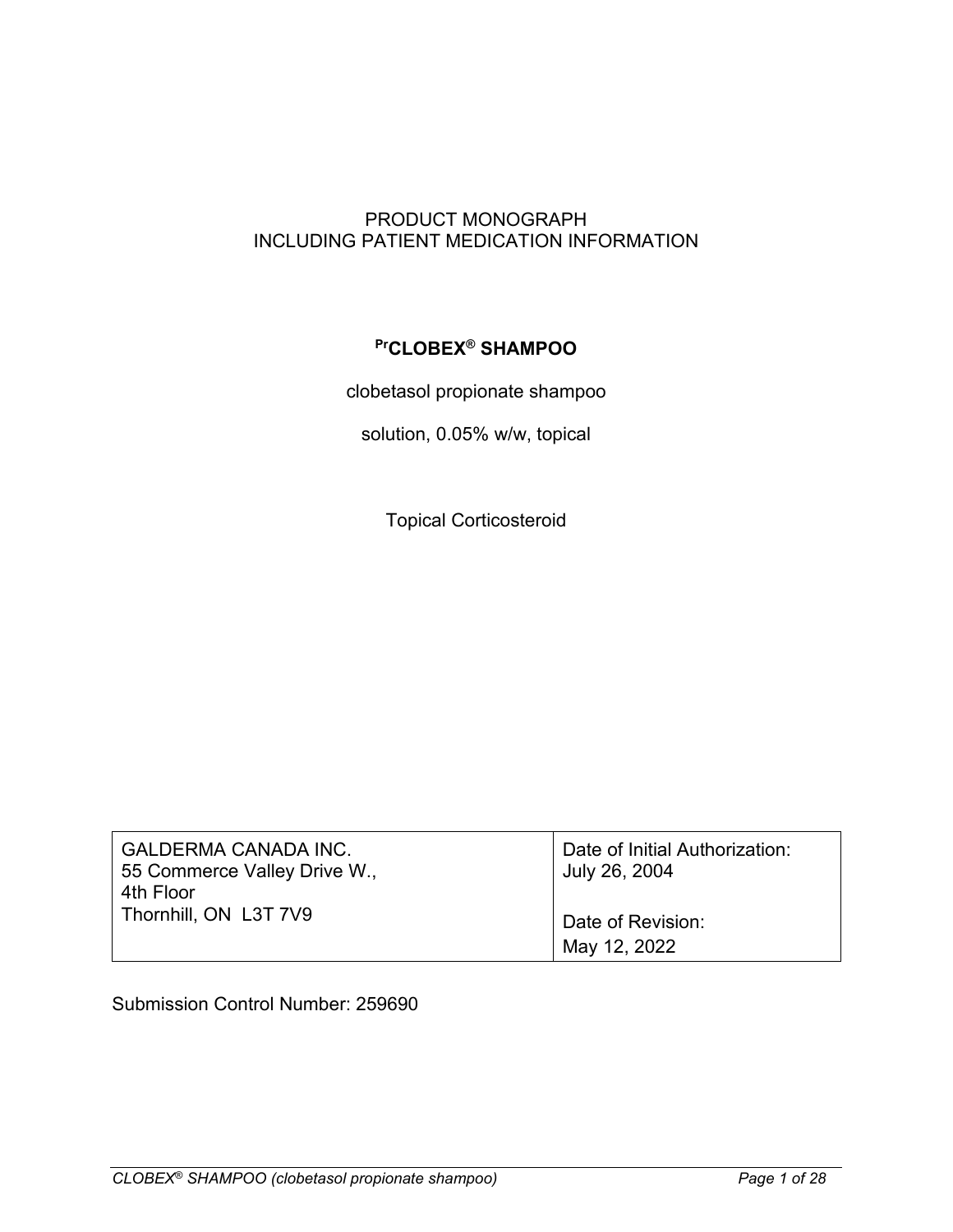# <span id="page-1-0"></span>**RECENT MAJOR LABEL CHANGES**

| 1 Indications                                                | 05/2022 |
|--------------------------------------------------------------|---------|
| 1 Indications, 1.1 Pediatrics                                | 05/2022 |
| 1 Indications, 1.2 Geriatrics                                | 05/2022 |
| 4 Dosage and Administration, 4.1 Dosing Consideration        | 05/2022 |
| 4 Dosage and Administration, 4.2 Recommended Dose and Dosage | 05/2022 |
| <b>Adjustment</b>                                            |         |
| 7 Warnings and Precautions, General                          | 05/2022 |
| 7 Warnings and Precautions, Immune                           | 05/2022 |
| 7 Warnings and Precautions, Musculoskeletal                  | 05/2022 |
| 7 Warnings and Precautions, 7.1.1 Pregnant Women             | 05/2022 |

# <span id="page-1-1"></span>**TABLE OF CONTENTS**

| 1                      |                |                                                      |  |
|------------------------|----------------|------------------------------------------------------|--|
|                        | 1 <sub>1</sub> |                                                      |  |
|                        | 1.2            |                                                      |  |
| $\overline{2}$         |                |                                                      |  |
| $\boldsymbol{\Lambda}$ |                |                                                      |  |
|                        | 4.1            |                                                      |  |
|                        | 4.2            |                                                      |  |
|                        | 4.4            |                                                      |  |
|                        | 4.5            |                                                      |  |
| 5                      |                |                                                      |  |
| 6                      |                | DOSAGE FORMS, STRENGTHS, COMPOSITION AND PACKAGING 6 |  |
| 7                      |                |                                                      |  |
|                        | 7.1            |                                                      |  |
|                        | 7.1.1          |                                                      |  |
|                        | 7.1.2          |                                                      |  |
|                        | 7.1.3          |                                                      |  |
|                        | 7.1.4          |                                                      |  |
| 8                      |                |                                                      |  |
|                        | 8.1            |                                                      |  |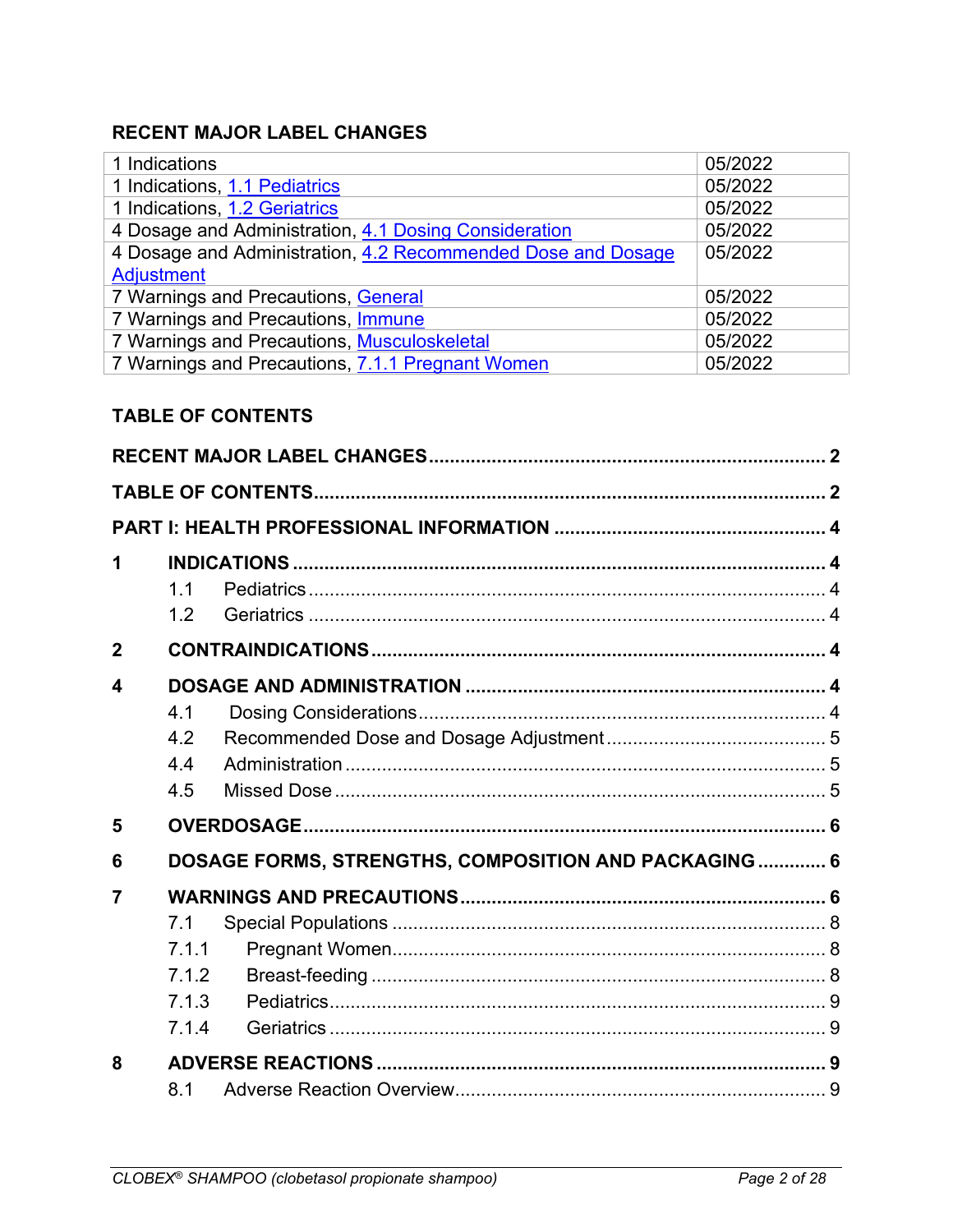|    | 8.2  |  |
|----|------|--|
|    | 8.3  |  |
|    | 8.5  |  |
| 9  |      |  |
|    | 9.2  |  |
|    | 9.4  |  |
|    | 9.5  |  |
|    | 9.6  |  |
|    | 9.7  |  |
| 10 |      |  |
|    | 10.1 |  |
|    | 10.2 |  |
|    | 10.3 |  |
| 11 |      |  |
| 12 |      |  |
|    |      |  |
| 13 |      |  |
| 14 |      |  |
|    | 14.1 |  |
|    | 14.2 |  |
| 15 |      |  |
| 16 |      |  |
|    |      |  |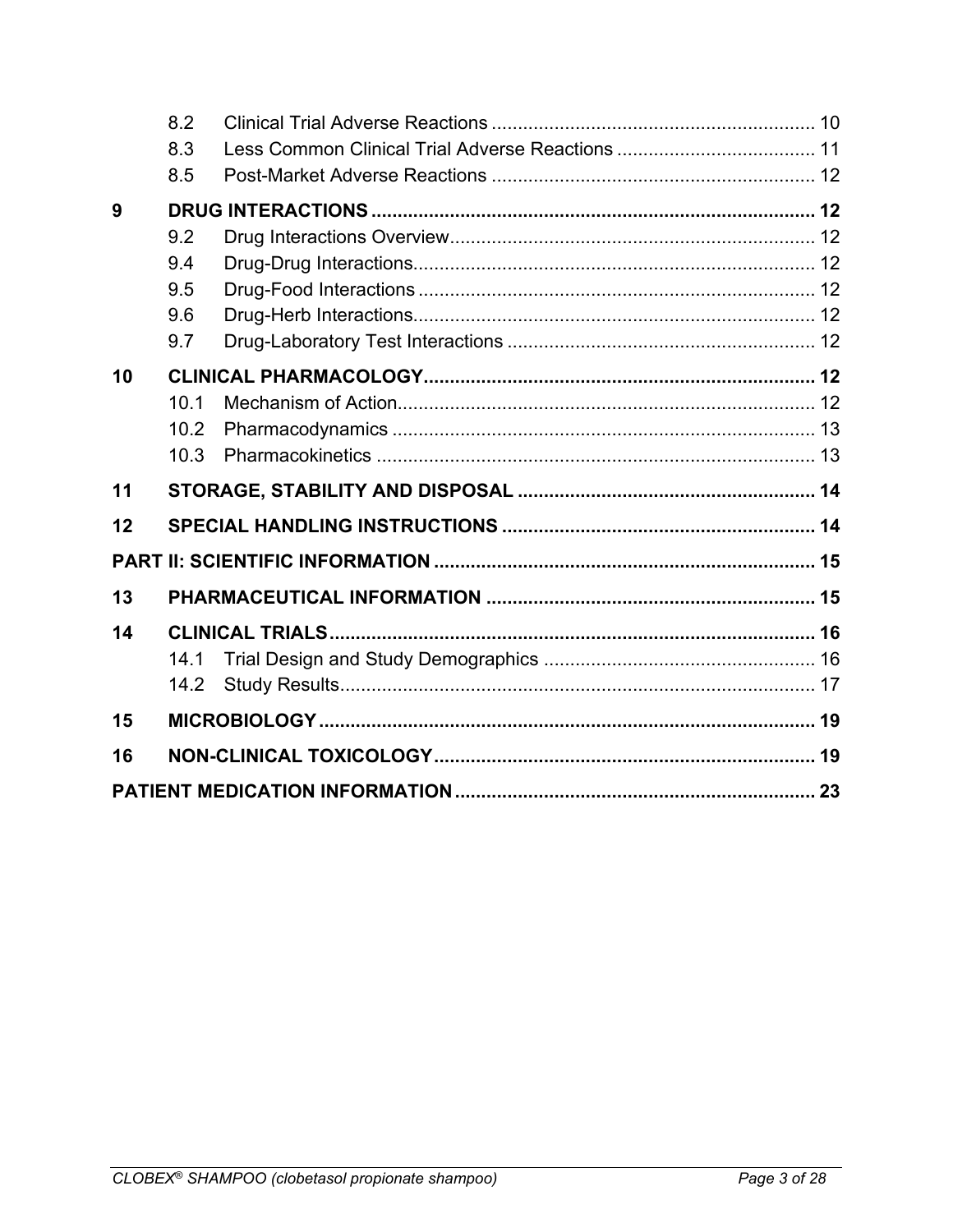### <span id="page-3-3"></span>**PART I: HEALTH PROFESSIONAL INFORMATION**

### <span id="page-3-4"></span>**1 INDICATIONS**

CLOBEX SHAMPOO (clobetasol propionate shampoo, 0.05%) is a super-high potent topical corticosteroid formulation indicated for the relief of the inflammatory and pruritic manifestations of moderate to severe forms of scalp psoriasis in subjects 18 years of age and older.

Treatment should be limited to a maximum of four consecutive weeks.

#### <span id="page-3-0"></span>**1.1 Pediatrics**

Use in patients under 18 years of age is not recommended. CLOBEX SHAMPOO is contraindicated in children under 2 years of age. See **[7 WARNINGS AND](#page-8-0)  [PRECAUTIONS, 7.1.3 Pediatrics](#page-8-0)**.

#### <span id="page-3-1"></span>**1.2 Geriatrics**

Limited data are available in patients aged 65 years and over. Dosing selection should be made with caution in geriatric patients. See **[7 WARNINGS AND PRECAUTIONS,](#page-8-1)  [7.1.4 Geriatrics](#page-8-1)**.

#### <span id="page-3-5"></span>**2 CONTRAINDICATIONS**

- Patients who are hypersensitive to clobetasol propionate, to other corticosteroids, or to any ingredient in this preparation.
- On skin areas affected by bacterial or mycobacterial infections (including tuberculosis of the skin), fungal infections, syphilitic skin infections, chicken pox, eruptions following vaccinations, viral diseases of the skin in general, parasitic infections and ulcerous wounds.
- In the treatment of rosacea, acne vulgaris, perioral dermatitis or perianal and genital pruritus.
- Must not be used in children under 2 years of age.
- Must not be applied to the eyes and eyelids (risk of glaucoma, risk of cataract).

#### <span id="page-3-6"></span>**4 DOSAGE AND ADMINISTRATION**

#### <span id="page-3-2"></span>**4.1 Dosing Considerations**

- Treatment duration should not exceed 4 consecutive weeks.
- CLOBEX SHAMPOO (clobetasol propionate shampoo, 0.05%) should not be used with occlusive dressings unless directed by a physician.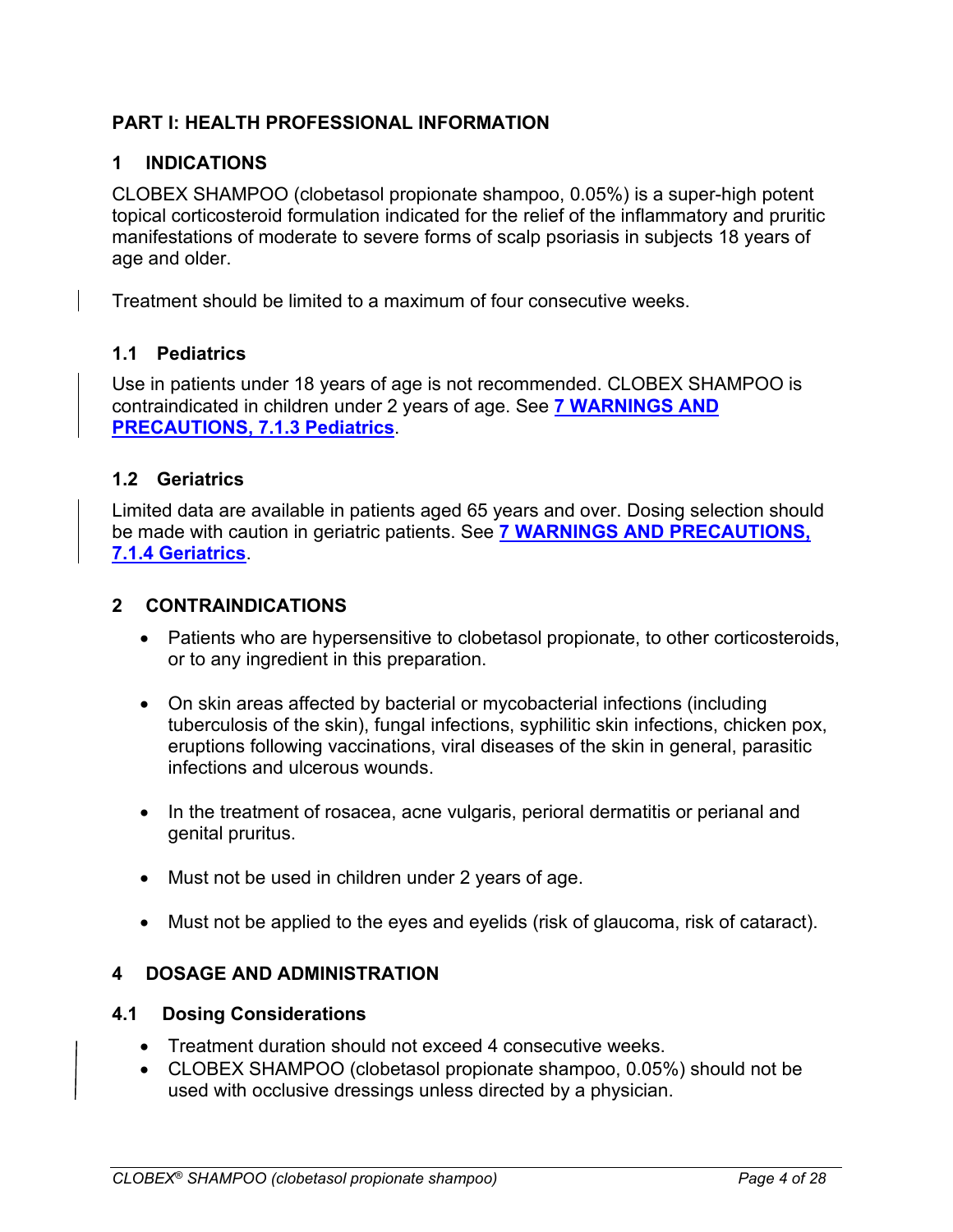# <span id="page-4-0"></span>**4.2 Recommended Dose and Dosage Adjustment**

CLOBEX SHAMPOO should be applied in a thin film to the affected areas of the scalp one application per day. The product should be applied on dry scalp and left in place for 15 minutes before lathering and rinsing.

CLOBEX SHAMPOO is a super-high potent topical corticosteroid formulation. Patients should be instructed to use CLOBEX SHAMPOO for the minimum time period necessary to achieve the desired results. Treatment should be limited to 4 consecutive weeks. If treatment with a local corticosteroid is clinically justified beyond 4 weeks, switching to a less potent corticosteroid preparation should be considered.

The maximum amount of CLOBEX SHAMPOO to be used per week is 50 g (50 mL or 1.75 fl.oz.) because of the potential for the drug to suppress the hypothalamic-pituitaryadrenal (HPA) axis.

As with other corticosteroids, therapy should be discontinued when control is achieved. If no improvement is seen within 4 weeks, reassessment of diagnosis may be necessary.

**Pediatrics**: Use in patients between 2 and 18 years of age is not recommended and is contraindicated in children below 2 years of age (see **[1.1 Pediatrics](#page-3-0)**).

### <span id="page-4-1"></span>**4.4 Administration**

Move the hair away from the scalp so that one of the affected areas is exposed. Position the bottle over the lesion. Apply a small amount of the shampoo directly onto the lesion, letting the product naturally flow from the bottle (gently squeeze the bottle), avoiding any contact of the product with the facial skin, eyes or lips. In case of contact, rinse thoroughly with water. Spread the product so that the entire lesion is covered with a thin uniform film. Massage gently into the lesion and repeat for additional lesion(s). Wash your hands carefully after applying CLOBEX SHAMPOO.

Leave the shampoo in place for 15 minutes. Add water, lather and rinse thoroughly all parts of the scalp and body that came in contact with the shampoo (e.g., hands, face, neck and shoulders). Avoid contact with eyes and lips. Minimize contact to non-affected areas of the body. Although no additional shampoo is necessary to cleanse your hair, you may use a non-medicated shampoo if desired.

### <span id="page-4-2"></span>**4.5 Missed Dose**

In the event of a missed dose, CLOBEX SHAMPOO should be applied as soon as you remember. Then go back to your regular schedule. If it is about time for your next dose, apply just that 1 dose, and continue with your regular schedule. Do not make up the missed dose. If you miss several doses, tell your doctor.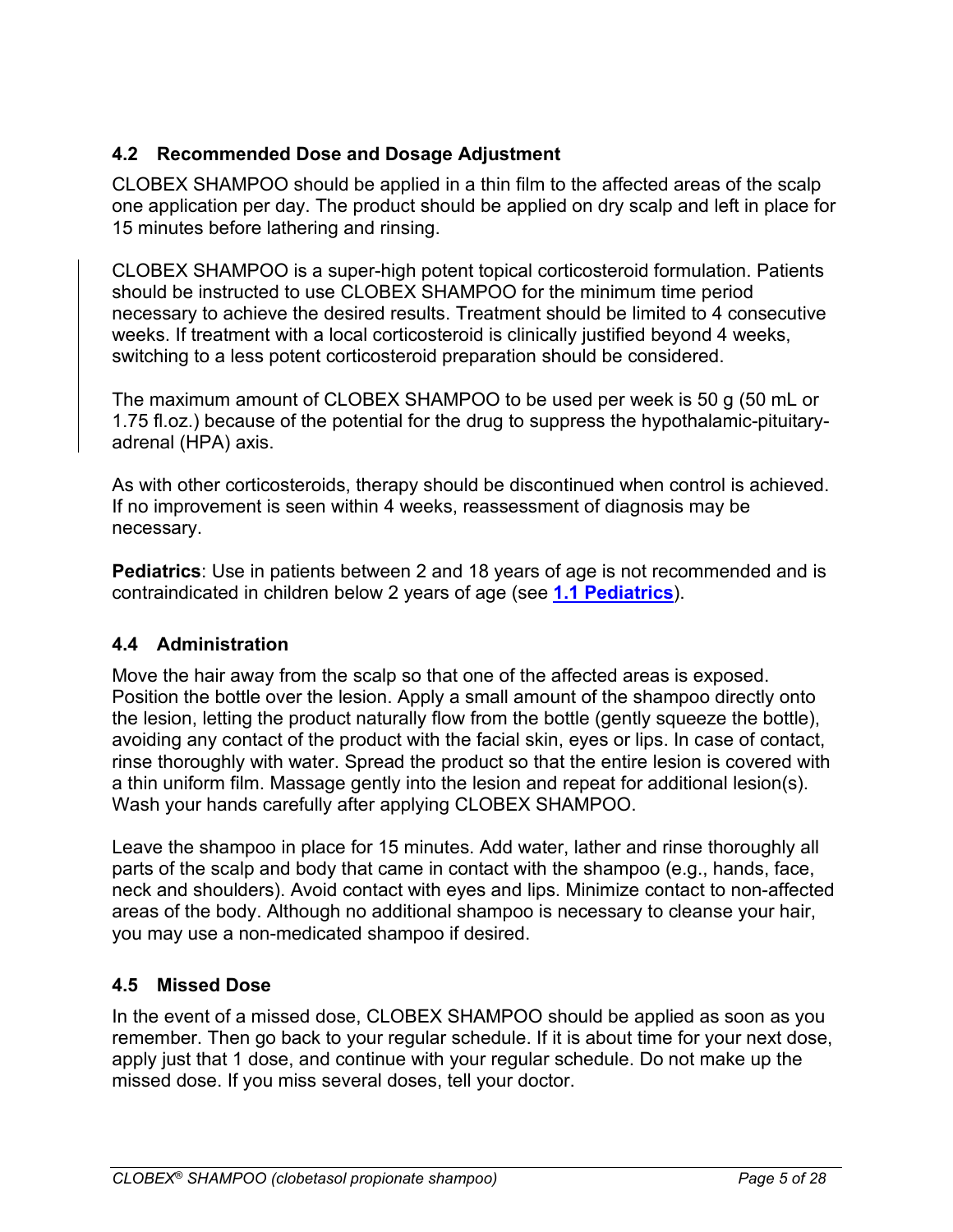# <span id="page-5-1"></span>**5 OVERDOSAGE**

In case of chronic overdose or misuse, the features of hypercortisolism may appear and in this situation, treatment should be discontinued gradually. However, because of the risk of acute adrenal suppression, this should be done gradually under medical supervision (see **[7 WARNINGS AND](#page-5-3) PRECAUTIONS**).

For management of a suspected drug overdose, contact your regional poison control centre.

### <span id="page-5-2"></span>**6 DOSAGE FORMS, STRENGTHS, COMPOSITION AND PACKAGING**

#### **Table 1 – Dosage Forms, Strengths, Composition and Packaging**

| <b>Route of</b><br><b>Administration</b> | Dosage Form / Strength /<br><b>Composition</b> | <b>Non-medicinal Ingredients</b>                                                                                                                       |
|------------------------------------------|------------------------------------------------|--------------------------------------------------------------------------------------------------------------------------------------------------------|
| Topical                                  | Shampoo, 0.05% w/w                             | Alcohol (10%), citric acid monohydrate,<br>coco-betaine, polyquaternium-10,<br>purified water, sodium citrate dihydrate<br>and sodium laureth sulfate. |

CLOBEX SHAMPOO (clobetasol propionate shampoo, 0.05%) is supplied in 120 mL bottles.

### <span id="page-5-3"></span>**7 WARNINGS AND PRECAUTIONS**

#### <span id="page-5-0"></span>**General**

CLOBEX SHAMPOO (clobetasol propionate shampoo, 0.05%) should not be used under occlusive dressing, over extensive areas, or on the face, axillae and scrotum, as sufficient absorption may occur giving rise to adrenal suppression and other systemic effects.

Clobetasol propionate belongs to the most potent class of topical corticosteroids (Class I) and prolonged use may result in serious undesirable effects (see **[8.5 Post-Market](#page-11-0)  [Adverse Reactions](#page-11-0)**). Treatment should not exceed 4 consecutive weeks (see **[4](#page-3-6)  [DOSAGE AND ADMINISTRATION](#page-3-6)**).

Patients should be advised to inform subsequent health professionals of the prior use of corticosteroids.

#### **Endocrine and Metabolism**

Systemic absorption of topical corticosteroids can produce reversible hypothalamic-pituitary-adrenal (HPA) axis suppression with the potential for glucocorticosteroid insufficiency after withdrawal of treatment. Manifestations of Cushing's syndrome, hyperglycemia and glucosuria can also be produced in some patients by systemic absorption of topical corticosteroids while on treatment.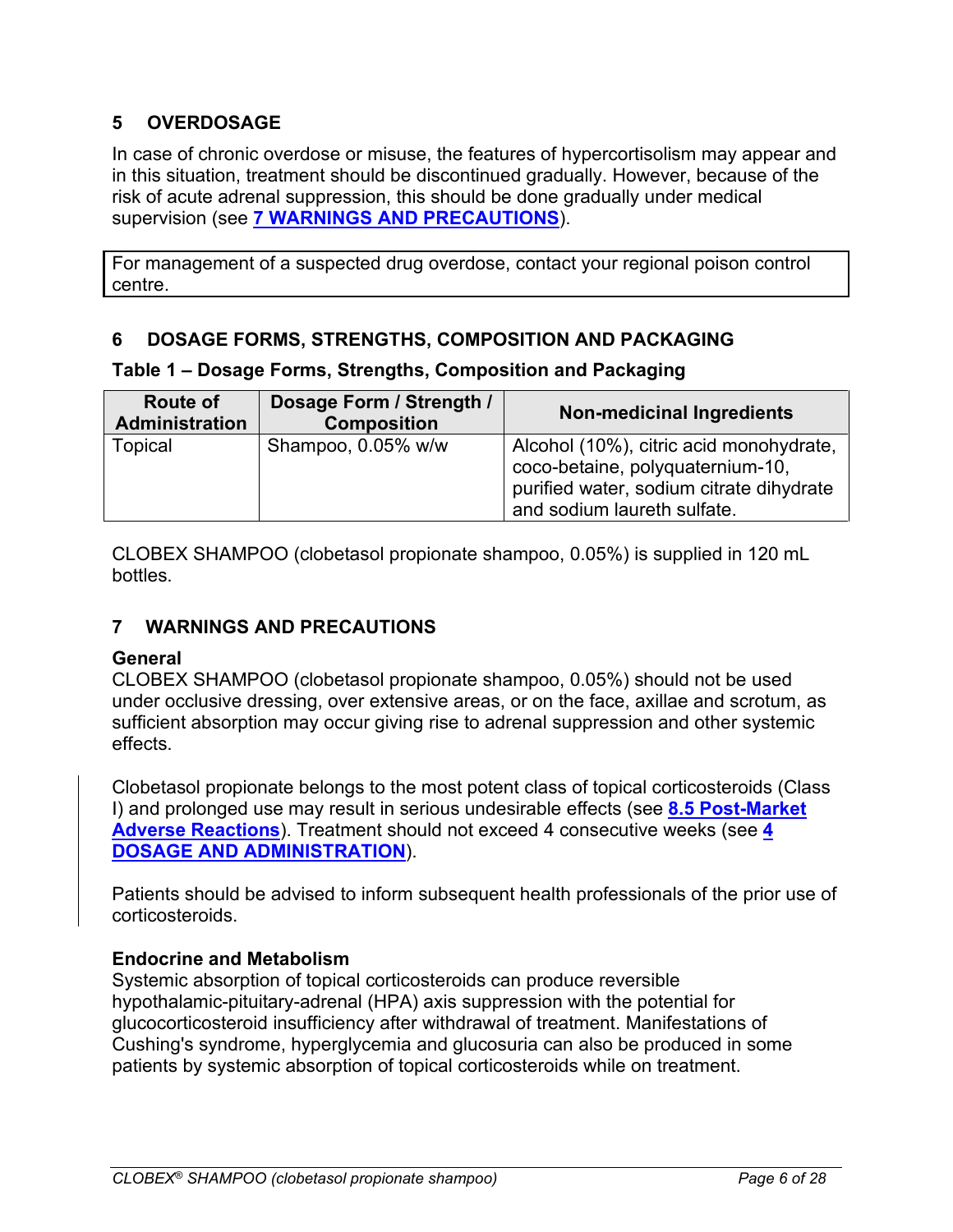The effect of CLOBEX SHAMPOO on HPA axis suppression was evaluated in one study in adolescents 12 to 17 years of age. In this study, 5 of 12 evaluable subjects developed suppression of their HPA axis following 4 weeks of treatment with CLOBEX SHAMPOO applied once daily.

Conditions which increase systemic absorption include the application of the more potent corticosteroids, use over large surface areas, prolonged use, and the addition of occlusive dressings. Therefore, patients applying a topical steroid to a large surface area or to areas under occlusion should be evaluated periodically for evidence of HPA axis suppression. This may be done by using the ACTH stimulation, A.M. plasma cortisol, and urinary free cortisol tests. If HPA axis suppression is noted, an attempt should be made to withdraw the drug, to reduce the frequency of application, or to substitute a less potent steroid. Recovery of HPA axis function is generally prompt and complete upon discontinuation of topical corticosteroids (see **[14 CLINICAL TRIALS](#page-15-0)**). Infrequently, signs and symptoms of glucocorticosteroid insufficiency may occur, requiring supplemental systemic corticosteroids. For information on systemic supplementation, see Product Monograph for those products.

#### <span id="page-6-0"></span>**Immune**

Corticosteroids have immunosuppressive properties. Topical corticosteroids may decrease resistance to infection, increase the risk of opportunistic infection and also mask some signs of infection. With increasing doses of corticosteroids, the rate of occurrence of infectious complications increases.

Cases of systemic immunosuppression and serious infections have been reported with long-term use of clobetasol propionate beyond the maximum recommended doses (see **[8.5 Post-Market Adverse Reactions](#page-11-0)**). Combining clobetasol propionate with other medicines known to weaken the immune system increases the risk of systemic immunosuppression and serious infections.

### **Monitoring and Laboratory Tests**

The following tests may be helpful in evaluating patients for HPA axis suppression:

- ACTH stimulation test
- A.M. plasma cortisol test
- Urinary free cortisol test

#### <span id="page-6-1"></span>**Musculoskeletal**

Cases of osteonecrosis have been reported with long-term use of clobetasol propionate beyond the maximum recommended doses (see **[8.5 Post-Market Adverse Reactions](#page-11-0)**).

#### **Ophthalmologic**

Prolonged corticosteroid use may produce posterior subcapsular cataracts (especially in children), increased intraocular pressure and glaucoma with possible damage to the optic nerves, or rare diseases such as central serous chorioretinopathy (CSCR). It may also enhance secondary ocular infections due to fungi or viruses.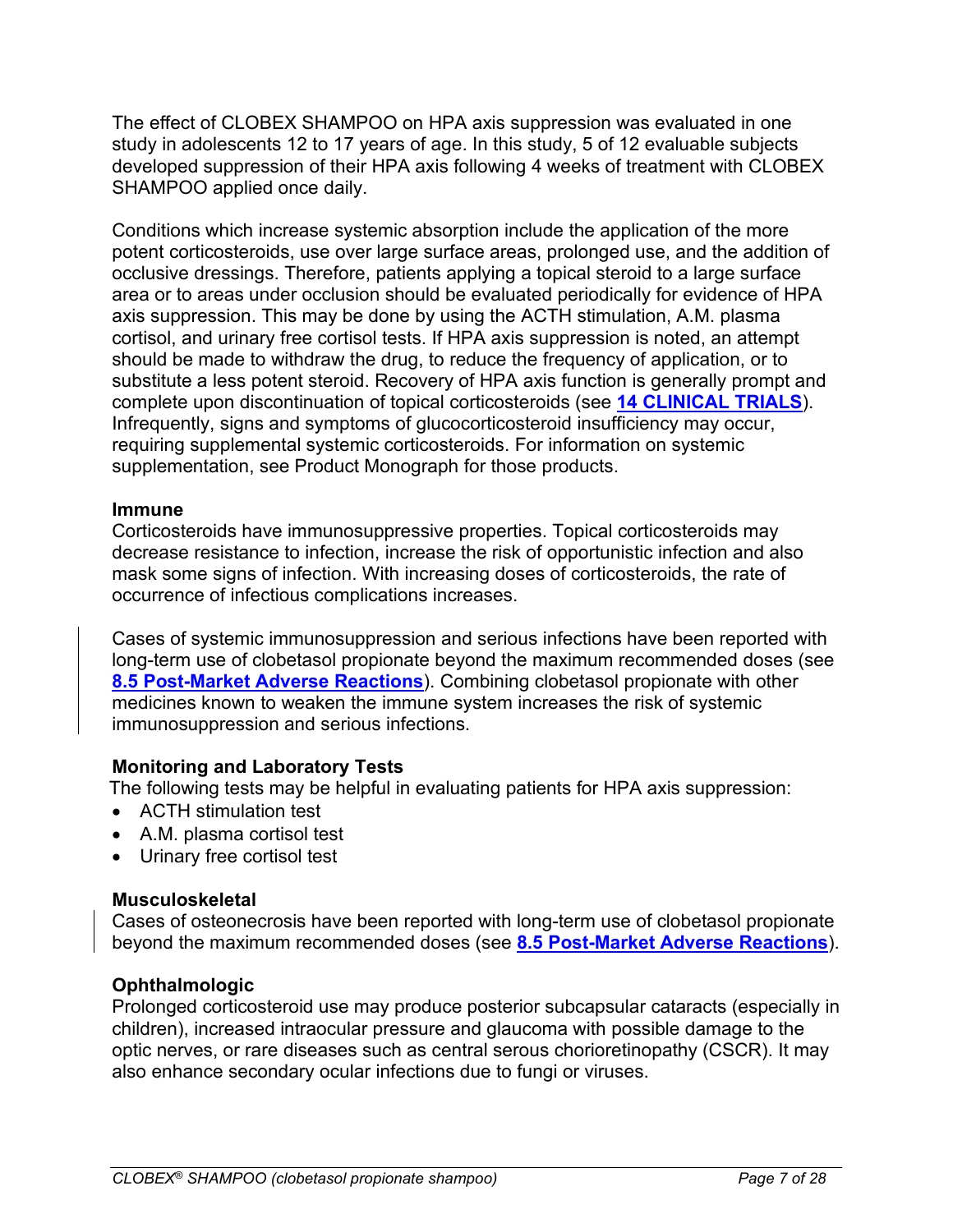If a patient presents with symptoms such as blurred vision or other visual disturbances, the patient should be considered for referral to an ophthalmologist.

### **Skin**

Topical corticosteroids are known to potentially induce telangiectasia. If irritation develops, CLOBEX SHAMPOO should be discontinued and appropriate therapy instituted. Allergic contact dermatitis with corticosteroids is usually diagnosed by observing a failure to heal rather than noting a clinical exacerbation, as with most topical products not containing corticosteroids. Such an observation should be corroborated with appropriate diagnostic patch testing.

In the presence of dermatological infections, the use of an appropriate antifungal or antibacterial agent should be instituted. If a favorable response does not occur promptly, use of CLOBEX SHAMPOO should be discontinued until the infection has been adequately controlled.

Although CLOBEX SHAMPOO is intended for the topical treatment of moderate to severe scalp psoriasis, it should be noted that certain areas of the body, such as the face, groin, and axillae, are more prone to atrophic changes than other areas of the body following treatment with corticosteroids. CLOBEX SHAMPOO must not be applied on intertriginous areas (axillae and genitoanal regions) and on other erosive skin surfaces as this could increase the risk of topical adverse events such as atrophic changes, telangiectasia or cortico-induced dermatitis. Avoid any contact of the drug product with the facial skin, eyes and lips. In case of contact, rinse thoroughly with water all parts of the body that came in contact with the shampoo.

Suitable precautions should be taken when using topical corticosteroids in patients with stasis dermatitis and other skin diseases with impaired circulation.

# <span id="page-7-1"></span>**7.1 Special Populations**

# <span id="page-7-0"></span>**7.1.1 Pregnant Women**

There have been no adequate and well-controlled studies in pregnant women. CLOBEX SHAMPOO should be used during pregnancy only if the potential benefit justifies the potential risk to the fetus.

Corticosteroids have been shown to be teratogenic in laboratory animals when administered systemically at relatively low dosage levels. Some corticosteroids have been shown to be teratogenic after dermal application in laboratory animals (see **[16](#page-18-1)  [NON-CLINICAL TOXICOLOGY](#page-18-1)**).

### <span id="page-7-2"></span>**7.1.2 Breast-feeding**

Systemically administered corticosteroids appear in human milk and could suppress growth, interfere with endogenous corticosteroid production, or cause other untoward effects. It is not known whether topical administration of corticosteroids could result in sufficient systemic absorption to produce detectable quantities in human milk. Because many drugs are excreted in human milk, caution should be exercised when CLOBEX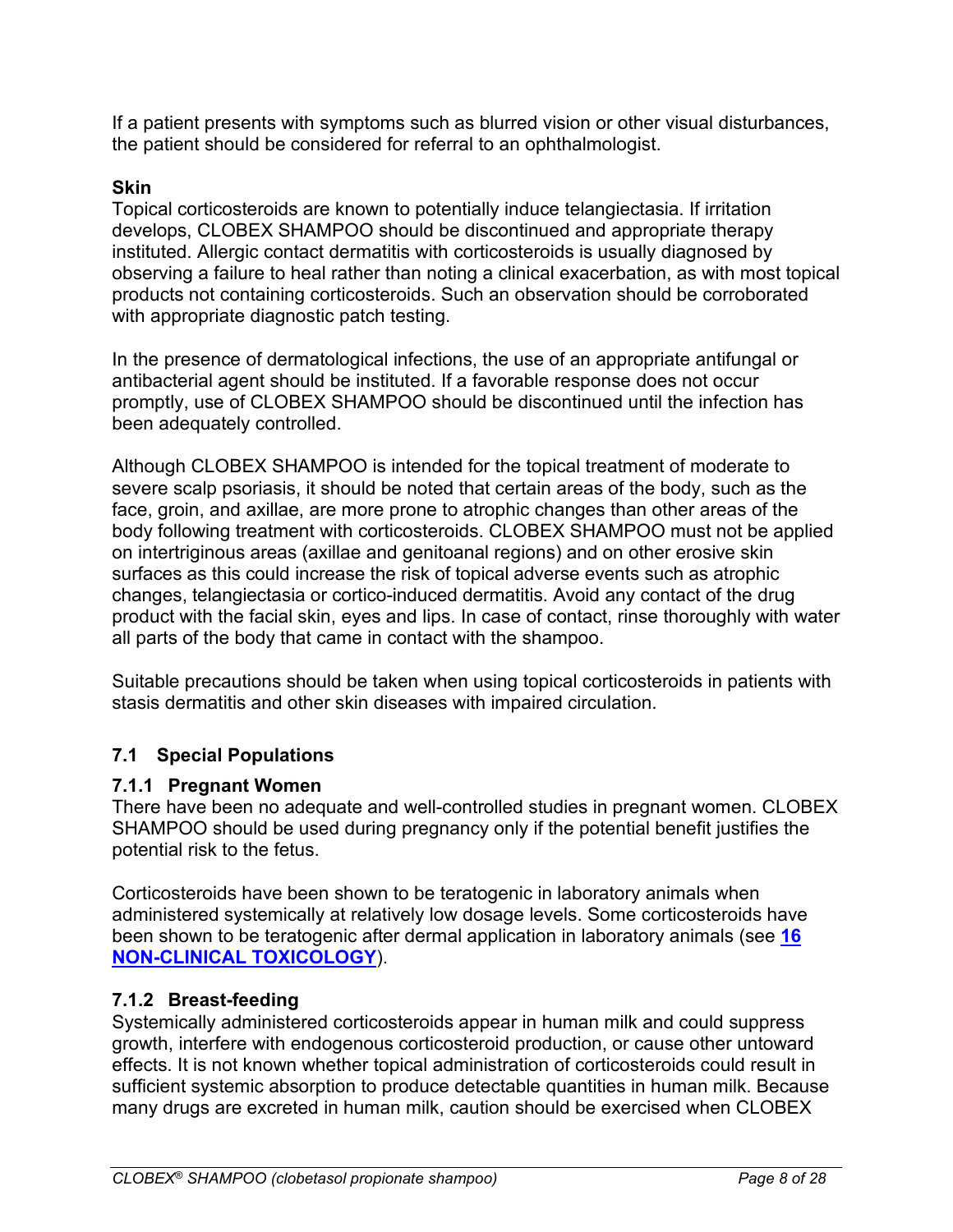SHAMPOO is administered to a nursing woman. Clobetasol propionate should not be prescribed to breast-feeding women unless clearly indicated.

# <span id="page-8-0"></span>**7.1.3 Pediatrics**

Safety and effectiveness of CLOBEX SHAMPOO have been established in patients 18 years and older. Insufficient data have been obtained in patients under the age of 18 years. Because of a higher ratio of skin surface area to body mass, pediatric patients are at a greater risk than adults of HPA axis suppression and Cushing's syndrome when they are treated with topical corticosteroids. They are therefore also at greater risk of adrenal insufficiency during and/or after withdrawal of treatment. Adverse effects including striae have been reported with inappropriate use of topical corticosteroids in infants and children.

Use in patients below 18 years of age is not recommended and is contraindicated in children below 2 years of age.

HPA axis suppression, Cushing's syndrome, linear growth retardation, delayed weight gain, and intracranial hypertension have been reported in children receiving topical corticosteroids. Manifestations of adrenal suppression in children include low plasma cortisol levels and an absence of response to ACTH stimulation. Manifestations of intracranial hypertension include bulging fontanelles, headaches, and bilateral papilledema.

# <span id="page-8-1"></span>**7.1.4 Geriatrics**

Clinical studies of clobetasol propionate shampoo, 0.05%, did not include sufficient numbers of patients aged 65 years and over to determine whether they respond differently than younger patients. In general, dose selection for an elderly patient should be made with caution, usually starting at the low end of the dosing range, reflecting the greater frequency of decreased hepatic, renal or cardiac function, and of concomitant disease or other drug therapy.

# <span id="page-8-2"></span>**8 ADVERSE REACTIONS**

# <span id="page-8-3"></span>**8.1 Adverse Reaction Overview**

Systemic absorption of topical corticosteroids has produced reversible HPA axis suppression, manifestations of Cushing's syndrome, hyperglycemia, and glucosuria in some patients.

The following additional local adverse reactions have been reported with topical corticosteroids, and they may occur more frequently with the use of occlusive dressings, especially with higher potency corticosteroids. These reactions include: irritation, dryness, itching, burning, folliculitis, acneiform eruptions, hypopigmentation, perioral dermatitis, allergic contact dermatitis, skin atrophy, atrophy of subcutaneous tissues, telangiectasia, hypertrichosis, change in pigmentation, opportunistic infection, hypersensitivity, glaucoma, striae, and miliaria. If applied to the face, acne, rosacea or perioral dermatitis can occur. When occlusive dressings are used, pustules, miliaria,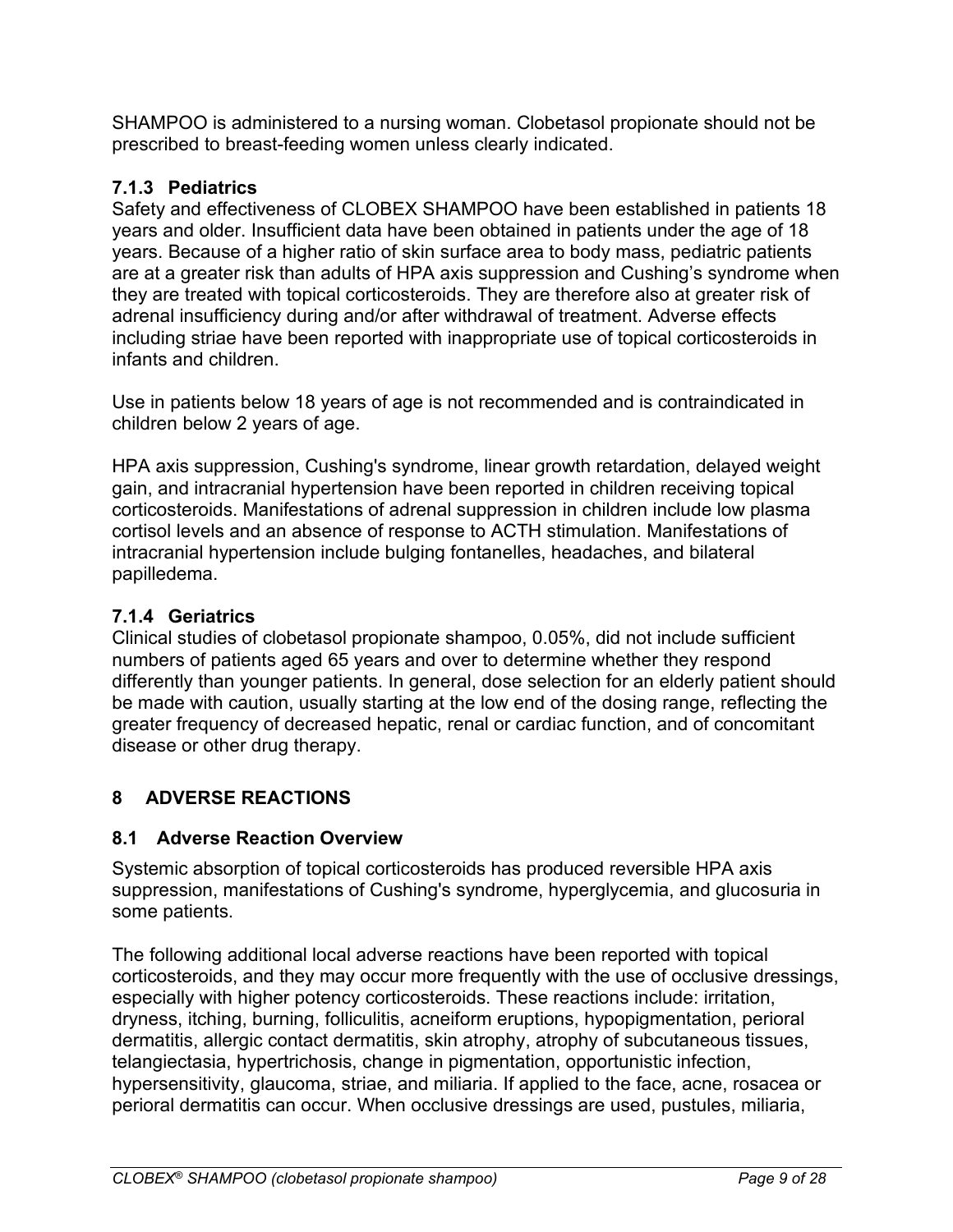folliculitis and pyoderma may occur. In rare instances, treatment of psoriasis with systemic or very potent topical corticosteroids (or their withdrawal) is thought to have provoked the pustular form of the disease.

Rebound effect may occur upon treatment discontinuation.

# <span id="page-9-0"></span>**8.2 Clinical Trial Adverse Reactions**

Clinical trials are conducted under very specific conditions. The adverse reaction rates observed in the clinical trials; therefore, may not reflect the rates observed in practice and should not be compared to the rates in the clinical trials of another drug. Adverse reaction information from clinical trials may be useful in identifying and approximating rates of adverse drug reactions in real-world use.

A total of 214 (23.8%) of the 900 subjects in the safety population reported at least one AE during the nine Phase II and III studies. Out of the total 558 subjects exposed to CLOBEX SHAMPOO, 129 (23.1%) experienced at least one adverse event. These AEs were mainly dermatological (49 subjects, 8.8%), leading to discontinuation in 6 subjects and were considered to be related to the drug for 40 subjects. Of the 6 discontinued subjects, 5 had dermatological events and 2 had non-dermatological events (one subject had one dermatological and one non-dermatological events).

<span id="page-9-1"></span>See [Table](#page-9-1) 2 below for a summary of adverse events in the safety population of 558 patients for CLOBEX SHAMPOO and 127 patients in the Vehicle Shampoo group.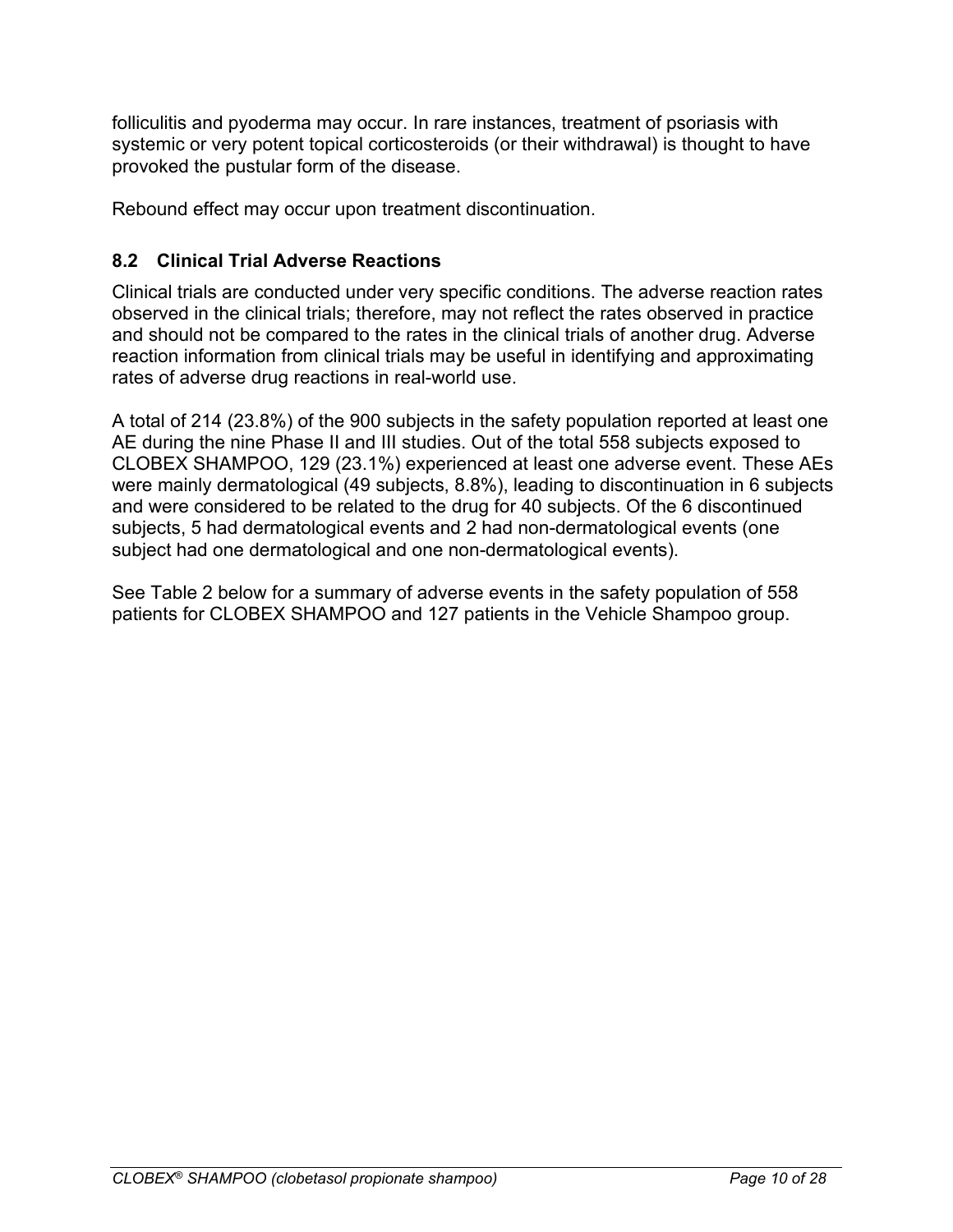#### **Table 2: Summary of Adverse Events by Body System and Detail of Events with Frequency of 1% or More in CLOBEX SHAMPOO Group**

| <b>Body System</b>                   | <b>CLOBEX</b><br><b>SHAMPOO</b> | Vehicle Shampoo |
|--------------------------------------|---------------------------------|-----------------|
| Costart Term*                        |                                 | $(N=127)$       |
|                                      | $(N=558)$                       |                 |
| Total Number of AE(s)                | 166                             | 69              |
| Total Number of Subjects with AE(s)^ | 129 (23.1%)                     | 40 (31.5%)      |
| <b>SKIN AND APPENDAGES</b>           | 49 (8.8%)                       | 28 (22.0%)      |
| <b>DISCOMFORT SKIN</b>               | 26 (4.7%)                       | 16 (12.6%)      |
| <b>BODY AS A WHOLE</b>               | 33 (5.9%)                       | 12 (9.4%)       |
| <b>HEADACHE</b>                      | 10 (1.8%)                       | $1(0.8\%)$      |
| <b>INJURY/ ACCIDENT</b>              | $8(1.4\%)$                      | $3(2.4\%)$      |
| <b>FLU SYNDROME</b>                  | $6(1.1\%)$                      | $3(2.4\%)$      |
| <b>RESPIRATORY SYSTEM</b>            | 20 (3.6%)                       | 6(4.7%)         |
| <b>PHARYNGITIS</b>                   | 12 (2.2%)                       | $4(3.1\%)$      |
| <b>DIGESTIVE SYSTEM</b>              | $(2.9\%)$                       | $4(3.1\%)$      |
| <b>TOOTH DISEASE</b>                 | $6(1.1\%)$                      | $0(0.0\%)$      |
| <b>GASTROENTERITIS</b>               | $6(1.1\%)$                      | $0(0.0\%)$      |
| <b>UROGENITAL SYSTEM</b>             | 9(1.6%)                         | $1(0.8\%)$      |
| <b>HEMIC AND LYMPHATIC SYSTEM</b>    | 4 (0.7%)                        | $0(0.0\%)$      |
| <b>METABOLIC AND NUTRITIONAL</b>     | 4(0.7%)                         | $1(0.8\%)$      |
| <b>DISORDER</b>                      |                                 |                 |
| <b>NERVOUS SYSTEM</b>                | 4(0.7%)                         | $2(1.6\%)$      |
| <b>CARDIOVASCULAR SYSTEM</b>         | $3(0.5\%)$                      | $0(0.0\%)$      |
| MUSCULOSKELETAL SYSTEM               | $3(0.5\%)$                      | $1(0.8\%)$      |
| <b>SPECIAL SENSES</b>                | $2(0.4\%)$                      | $1(0.8\%)$      |

\*: A subject was counted once per COSTART term even if more than one occurrence of the event was experienced within the COSTART term.

### <span id="page-10-0"></span>**8.3 Less Common Clinical Trial Adverse Reactions**

Adverse events with a frequency less than 1% include eye stinging/burning, eye irritation, ocular tight sensation, pruritus, urticaria, pain of skin, oedema, telangiectasia, psoriasis aggravation, alopecia, dry skin, skin atrophy, skin tightness, skin irritation and acne.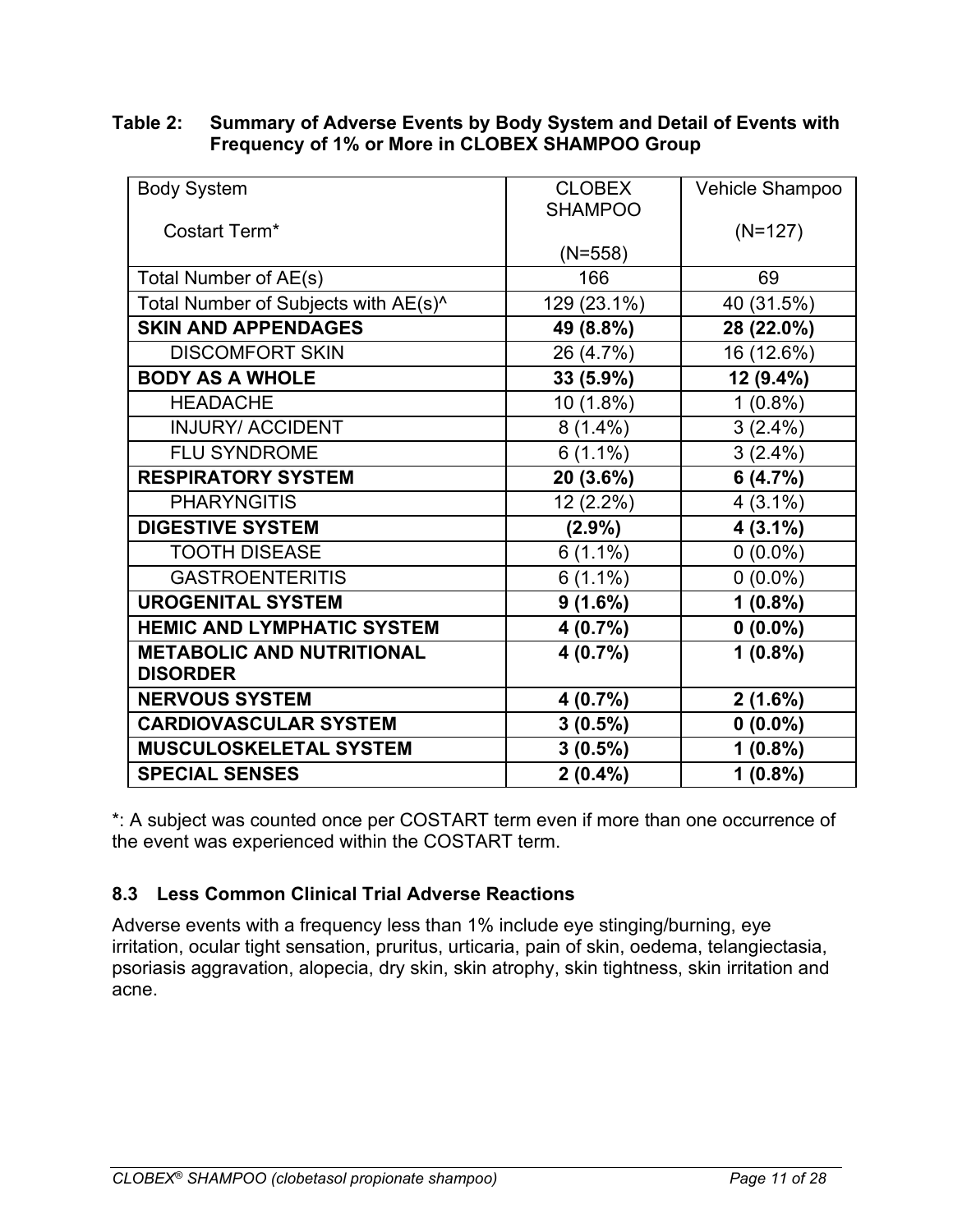### <span id="page-11-0"></span>**8.5 Post-Market Adverse Reactions**

The following adverse reactions have been reported in clobetasol propionate during the post-marketing setting: adrenal suppression, Cushing syndrome, glaucoma, blurred vision, hypersensitivity, allergic contact dermatitis, erythema and rash.

Cases of osteonecrosis, Kaposi's sarcoma lesions, and necrotizing fasciitis have been reported with long-term use of clobetasol propionate beyond the maximum recommended doses (see **[4 DOSAGE AND ADMINISTRATION](#page-3-6)** and **[7 WARNINGS](#page-6-0)  [AND PRECAUTIONS, Immune](#page-6-0)**).

### <span id="page-11-1"></span>**9 DRUG INTERACTIONS**

### <span id="page-11-2"></span>**9.2 Drug Interactions Overview**

Clobetasol propionate could induce a six-fold induction of ethoxycoumarin-O-dealkylase activity in skin. This indicates that there is a potential drug-drug interaction with other topical drugs that could be metabolised by the same enzyme.

### <span id="page-11-3"></span>**9.4 Drug-Drug Interactions**

Interactions with other drugs have not been established.

### <span id="page-11-4"></span>**9.5 Drug-Food Interactions**

Interactions with food have not been established.

### <span id="page-11-5"></span>**9.6 Drug-Herb Interactions**

Interactions with herbal products have not been established.

### <span id="page-11-6"></span>**9.7 Drug-Laboratory Test Interactions**

Interactions with laboratory tests have not been established.

# <span id="page-11-7"></span>**10 CLINICAL PHARMACOLOGY**

### <span id="page-11-8"></span>**10.1 Mechanism of Action**

Clobetasol propionate is a super-high potency topical corticosteroid. Like other topical corticosteroids, clobetasol propionate has anti-inflammatory, antipruritic, and vasoconstrictive properties. The mechanism of the anti-inflammatory activity of the topical steroids, in general, is unclear. However, corticosteroids are thought to act by the induction of phospholipase  $A_2$  inhibitory proteins, collectively called lipocortins. It is postulated that these proteins control the biosynthesis of potent mediators of inflammation such as prostaglandins and leukotrienes by inhibiting the release of their common precursor, arachidonic acid. Arachidonic acid is released from membrane phospholipids by phospholipase A2.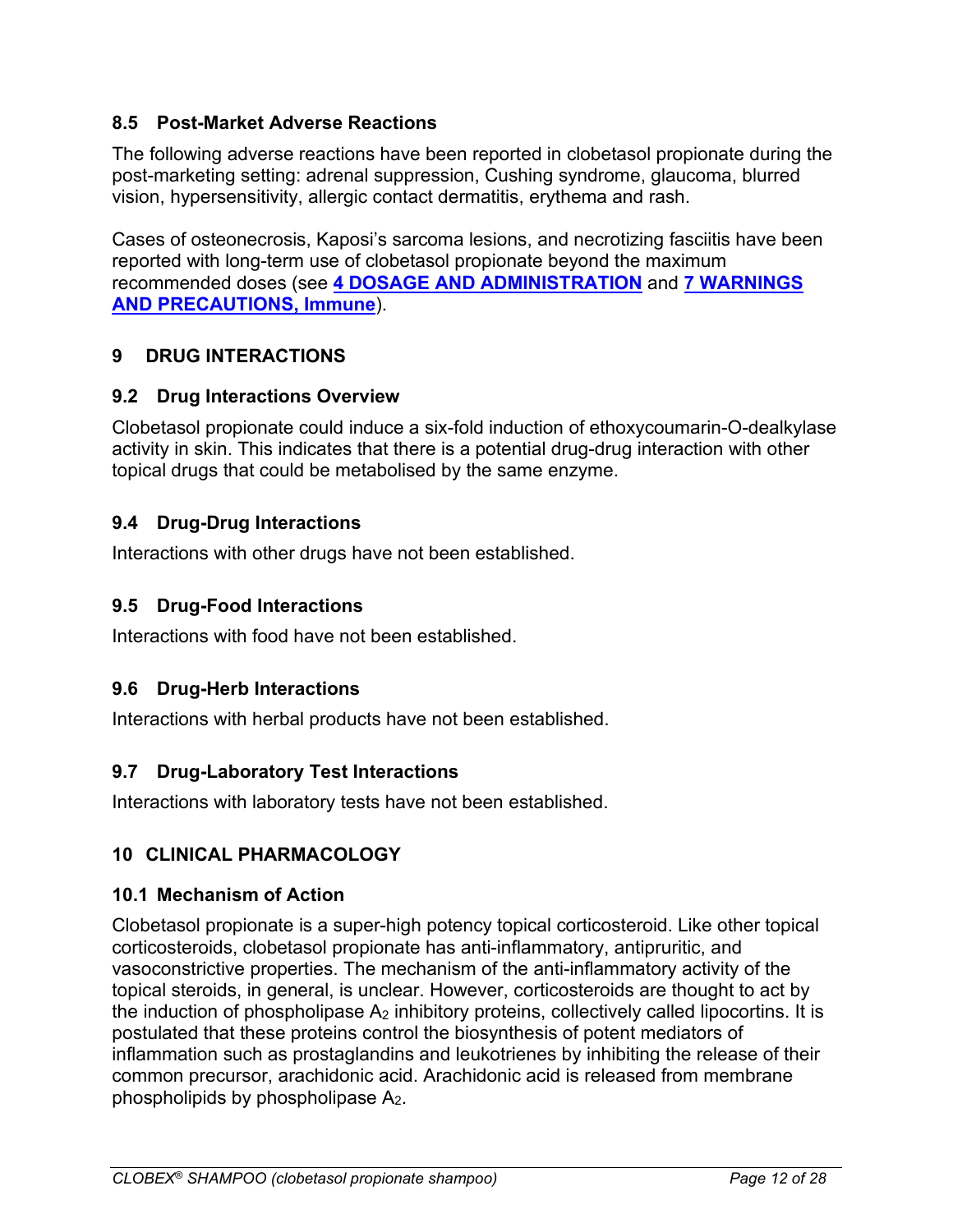### <span id="page-12-0"></span>**10.2 Pharmacodynamics**

The pharmacodynamics properties of clobetasol propionate were investigated in a vasoconstrictor study. This was as a single-center, randomized, investigator-blinded, active and vehicle-controlled, intra-individual comparison evaluating the skin blanching capacity of clobetasol propionate versus clobetasol propionate liquid 0.05%, cream 0.05%, and betamethasone dipropionate cream, 0.05% when administered as a 15-minute occlusive patch test on the forearm of 12 healthy subjects. Under the conditions of this study, clobetasol propionate shampoo produced less vasoconstriction than did either clobetasol propionate liquid 0.05% or cream 0.05%, and more vasoconstriction than did betamethasone dipropionate cream, 0.05% allowing its ranking as a "very strong" (class 1) corticosteroid.

A phase I, intra-individual, investigator-blinded, randomized, controlled irritation and sensitization study was conducted. In this study, two clobetasol propionate shampoo vehicle formulations (one with and another without preservative) were assessed to determine their potential to cause irritation and/or sensitization after repeated application three times weekly for three weeks to the skin of healthy subjects, using a standard repeat insult patch testing (RIPT) design (a 3-week induction phase, a 2-week rest period, and a single application challenge phase). In this study, the clobetasol propionate shampoo vehicle showed evidence of mild cumulative irritation potential under occlusion (given that the formulation contains a surfactant) but no evidence of irritation under non-occluded conditions. There was no evidence of sensitization to either of the vehicle shampoos, regardless of the mode of application (occluded or unoccluded).

# <span id="page-12-1"></span>**10.3 Pharmacokinetics**

# **Absorption**

The extent of percutaneous absorption of topical corticosteroids is determined by many factors, including the vehicle, the integrity of the epidermal barrier and the use of occlusive dressings. Topical corticosteroids can be absorbed from normal intact skin while inflammation and/or other disease processes in the skin may increase percutaneous absorption.

Topically applied clobetasol propionate shampoo 0.05% once daily short-contact therapy poses low systemic exposure. This has been demonstrated an *in vitro*  liberation-penetration study and under clinical conditions in four different studies.

The *in vitro* liberation-penetration study evaluated the skin penetration of clobetasol propionate, through washed and unwashed healthy human skin, after topical application of a 10 mg dose of the shampoo formulation (equivalent to 5 μg of clobetasol propionate). After a short contact therapy lasting 15 minutes prior to rinsing only a small percentage (0.1%) of the applied dose of clobetasol propionate penetrated the skin.

This low systemic exposure has been demonstrated under clinical conditions of use in scalp psoriasis subjects by the measuring of clobetasol propionate serum levels in a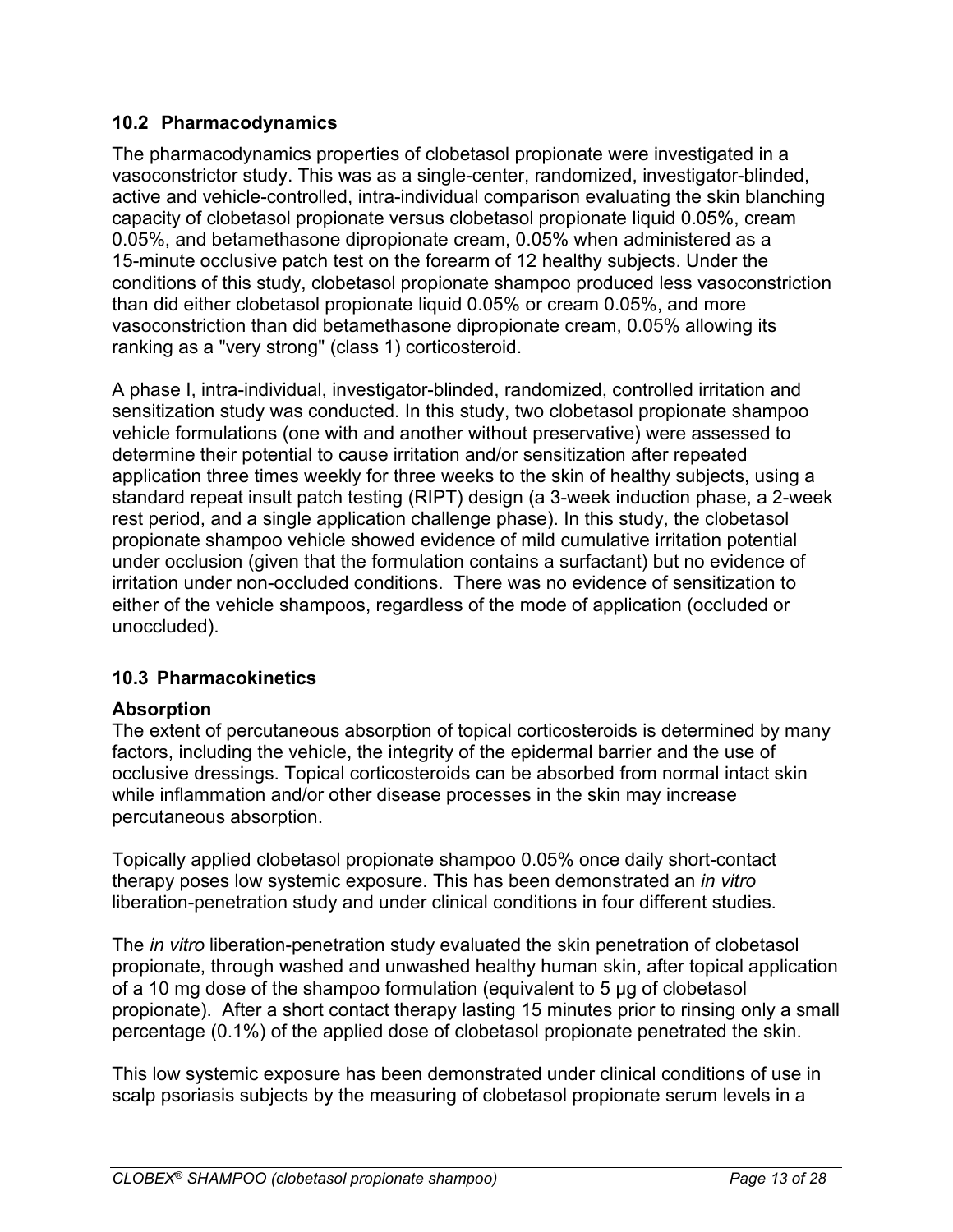total of 141 subjects. In four studies which had duration of 4 hours to 4-weeks, blood samples were analyzed by reverse-phase high-performance liquid-chromatography using a method validated between 0.2 and 5 ng/mL with a 0.1 ng/mL limit of detection. Only one subject (0.7%) out of 141 subjects who received clobetasol propionate shampoo and was assayed for plasma clobetasol propionate had a quantifiable clobetasol propionate level (0.426 ng/mL). Two other subjects (1.4%) had levels above the limit of detection (0.1 ng/mL) but below the limit of quantification (0.2 ng/mL).

#### **Distribution**

Once absorbed through the skin, topical corticosteroids are handled through pharmacokinetic pathways similar to systemically administered corticosteroids. Due to the fact that circulating levels are well below the level of detection, the use of pharmacodynamic endpoints for assessing the systemic exposure of topical corticosteroids is necessary.

#### **Metabolism and Elimination**

Topical corticosteroids are metabolized, primarily in the liver, and are then excreted by the kidneys. In addition, some corticosteroids, including clobetasol propionate and its metabolites, are also excreted in the bile.

If absorbed through the skin, clobetasol propionate will be metabolised by the liver and excreted primarily via bile into the feces.

#### **Special Populations and Conditions**

• **Ethnic Origin**

There were insufficient numbers of non-Caucasian patients in the studies evaluating the safety and efficacy of CLOBEX SHAMPOO to determine whether they responded differently than Caucasian patients with regards to efficacy and safety.

### <span id="page-13-0"></span>**11 STORAGE, STABILITY AND DISPOSAL**

Keep tightly closed. Store at controlled room temperature 15°C - 30°C.

### <span id="page-13-1"></span>**12 SPECIAL HANDLING INSTRUCTIONS**

There are no special handling requirements for this product.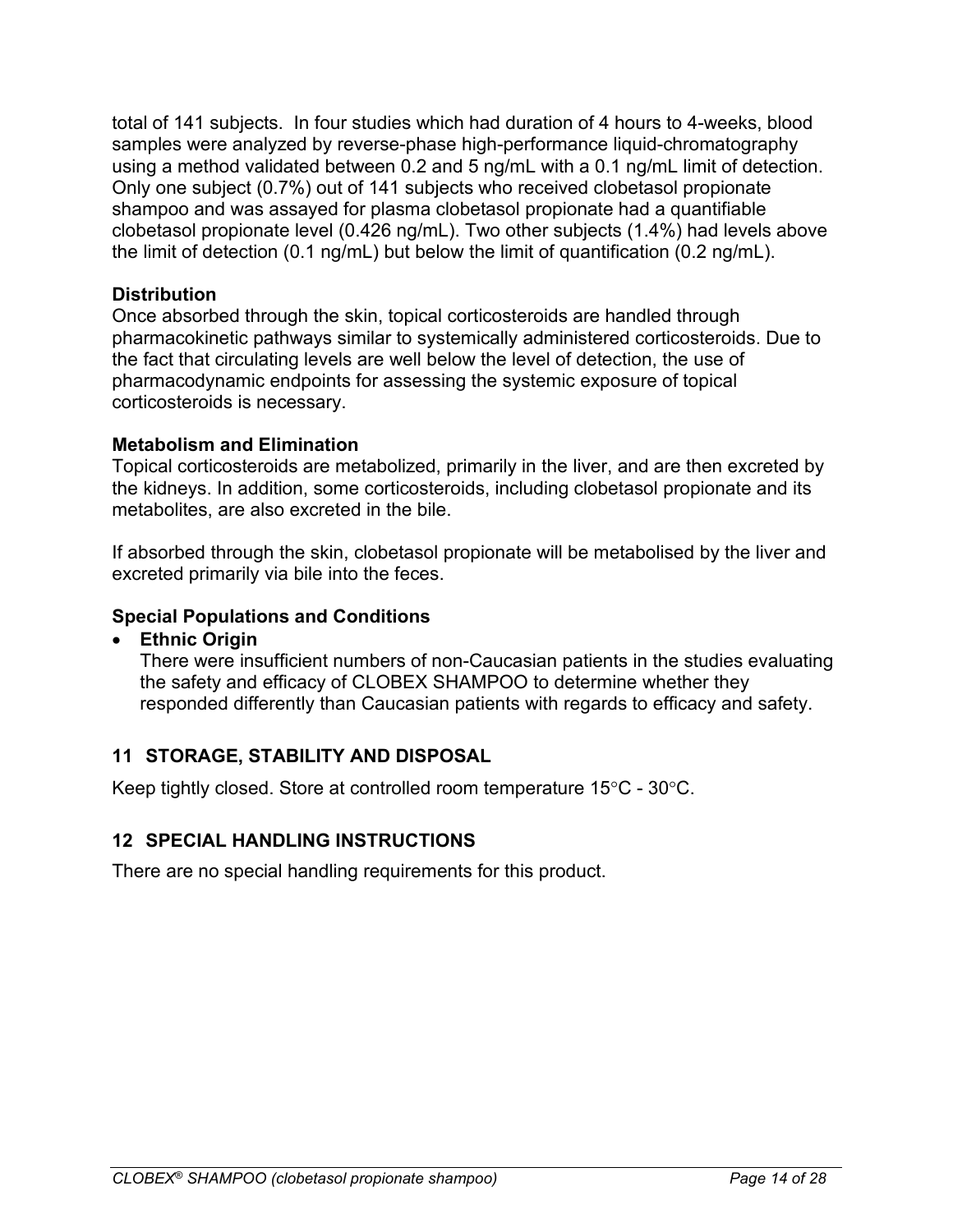# <span id="page-14-0"></span>**PART II: SCIENTIFIC INFORMATION**

# <span id="page-14-1"></span>**13 PHARMACEUTICAL INFORMATION**

### **Drug Substance**

| Proper name:        | clobetasol propionate                                                                         |
|---------------------|-----------------------------------------------------------------------------------------------|
| Chemical name:      | 21-chloro-9-fluoro-11β, 17-dihydroxy-16β-methylpregna-1,<br>4-diene-3, 20-dione 17-propionate |
| Molecular formula:  | $C_{25}H_{32}CIFO_5$ (CAS Registry Number 25122-46-7)                                         |
| Molecular mass:     | 466.97 grams/mole                                                                             |
| Structural formula: |                                                                                               |



Physicochemical properties: White to practically white crystalline powder. It is insoluble in water and has a melting point of approximately 196°C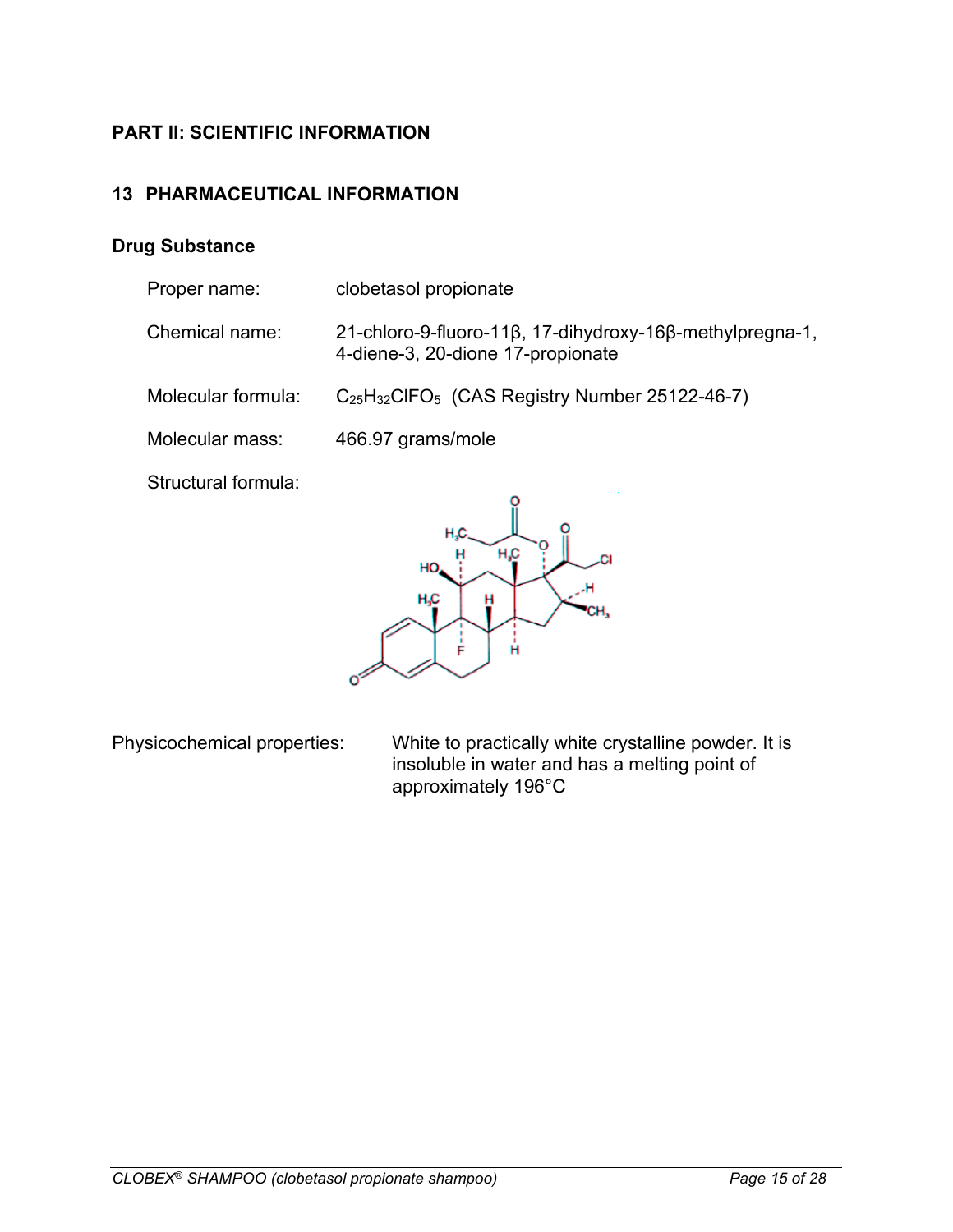# <span id="page-15-0"></span>**14 CLINICAL TRIALS**

### <span id="page-15-1"></span>**14.1 Trial Design and Study Demographics**

Two Phase II randomized, investigator-masked safety and preliminary efficacy studies were conducted to evaluate dose-regimens, by assessing scalp conditions (wet or dry) and/or the duration of contact time before rinsing (2.5, 5, 10 and 15 minutes). The results led to the selection that 15 minutes, dry scalp application would be the most effective application regimen.

The clinical efficacy of CLOBEX SHAMPOO (clobetasol propionate shampoo, 0.05%) has been demonstrated in two pivotal well-controlled clinical trials involving patients of moderate to severe scalp psoriasis. These studies involved 142 (Study A) and 148 (Study B) patients each and were treated with either CLOBEX SHAMPOO or with its vehicle shampoo at 15 minutes of exposure, once a day for 4 weeks. The patients also went through 2 weeks of post-treatment follow-up. In these two studies, Global Severity Score (GSS) was evaluated for the whole scalp and considered the overall presence and intensity of plaque thickening, scaling and erythema on six-point scales ranging from 0-5. The GSS was dichotomized as success (score of 0 to 1) or failure (score of 2 to 5) to yield a Success Rate which was the primary efficacy variable as measured at Week 4 in the Intent to treat population (ITT). The secondary efficacy variables included the Total Severity Scores (TSS) defined as the sum of the individual scores for erythema, scaling, and plaque thickening with each parameter scored on a 4-point scale from 0 (none) to 3 (severe). Other variables were individual signs and symptoms, scalp surface area of involvement and global assessment improvement. All tests were two-sided and the 0.05 level was used to determine significance.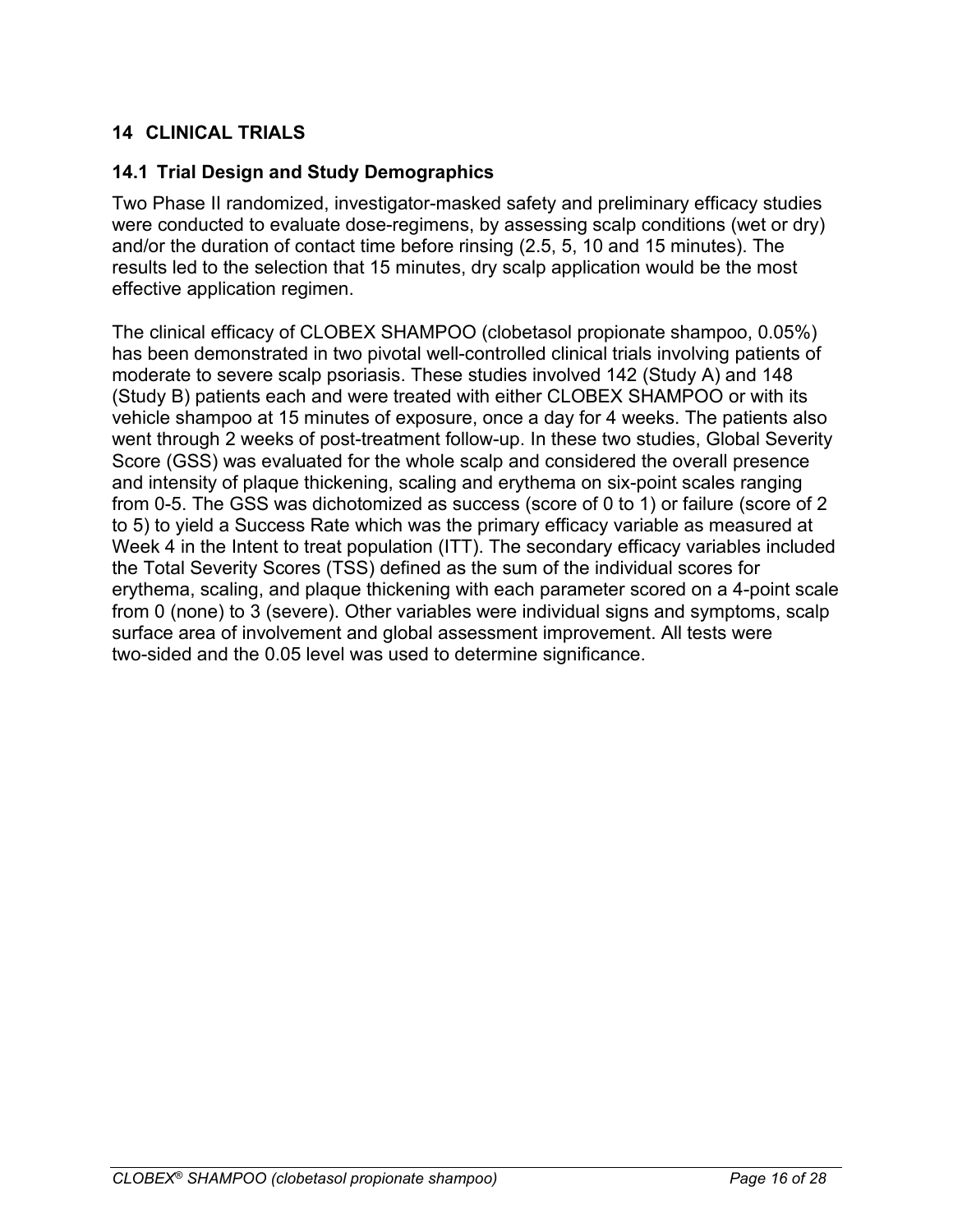# <span id="page-16-0"></span>**14.2 Study Results**

The results obtained from both trials demonstrated that CLOBEX SHAMPOO was significantly more effective than its vehicle after 4 weeks of treatment. See [Table 3](#page-16-1) below.

|                                                         | <b>CLOBEX SHAMPOO</b><br>$n$ (%) | <b>CLOBEX SHAMPOO</b><br>Vehicle |
|---------------------------------------------------------|----------------------------------|----------------------------------|
|                                                         |                                  | n (%)                            |
| <b>STUDY A</b>                                          |                                  |                                  |
| <b>Total Number of Patients</b>                         | $N = 95$                         | $N = 47$                         |
| Success Rate <sup>1</sup><br>- at Endpoint <sup>2</sup> | 40 (42.1%)                       | $1(2.1\%)$                       |
| - at Week 6 (follow-up)                                 | 21 (23.9%)                       | 2(4.5%)                          |
| Subjects with Scalp Psoriasis<br>Parameter              |                                  |                                  |
| Clear (None) at Endpoint                                | 17 (17.9%)                       | $3(6.4\%)$                       |
| Erythema                                                | 21 (22.1%)                       | $0(0\%)$                         |
| Scaling                                                 | 35 (36.8%)                       | 5(10.6%)                         |
| <b>Plaque Thickening</b><br><b>Pruritus</b>             | 43 (45.3%)                       | 6(12.8%)                         |
| <b>STUDY B</b>                                          |                                  |                                  |
| <b>Total Number of Patients</b>                         | $N = 99$                         | $N = 49$                         |
| Success Rate <sup>1</sup>                               |                                  |                                  |
| at Endpoint <sup>2</sup>                                | 28 (28.3%)                       | $5(10.2\%)$                      |
| at Week 6 (follow-up)                                   | 18 (19.6%)                       | 6(13.3%)                         |
| Subjects with Scalp Psoriasis<br>Parameter              |                                  |                                  |
| Clear (None) at Endpoint                                | 12 (12.1%)                       | $1(2.0\%)$                       |
| Erythema                                                | 15 (15.2%)                       | $2(4.1\%)$                       |
| Scaling                                                 | 34 (34.3%)                       | $5(10.2\%)$                      |
| <b>Plaque Thickening</b><br><b>Pruritus</b>             | 41 (41.4%)                       | 8 (16.3%)                        |

<span id="page-16-1"></span>**Table 3: Summary of Efficacy with CLOBEX SHAMPOO versus Vehicle**

<sup>1</sup> The success rate is defined as the proportion of patients with a Global Severity Score of 0 (clear) or (1) minimal on a 0 to 5 point scale.

 $2$  Last observation recorded for a subject during the treatment period, including Baseline if no post-baseline data were available.

Three additional Phase III studies were conducted to compare CLOBEX SHAMPOO to a representative of every pharmacological class used in the treatment of scalp psoriasis: tars, vitamin D analogues and corticosteroids. These studies were designed to demonstrate non-inferiority of CLOBEX SHAMPOO to the chosen comparator. Two of the studies with the tar blend and calcipotriol solution (a vitamin D analogue) demonstrated the superior efficacy of CLOBEX SHAMPOO. The other study compared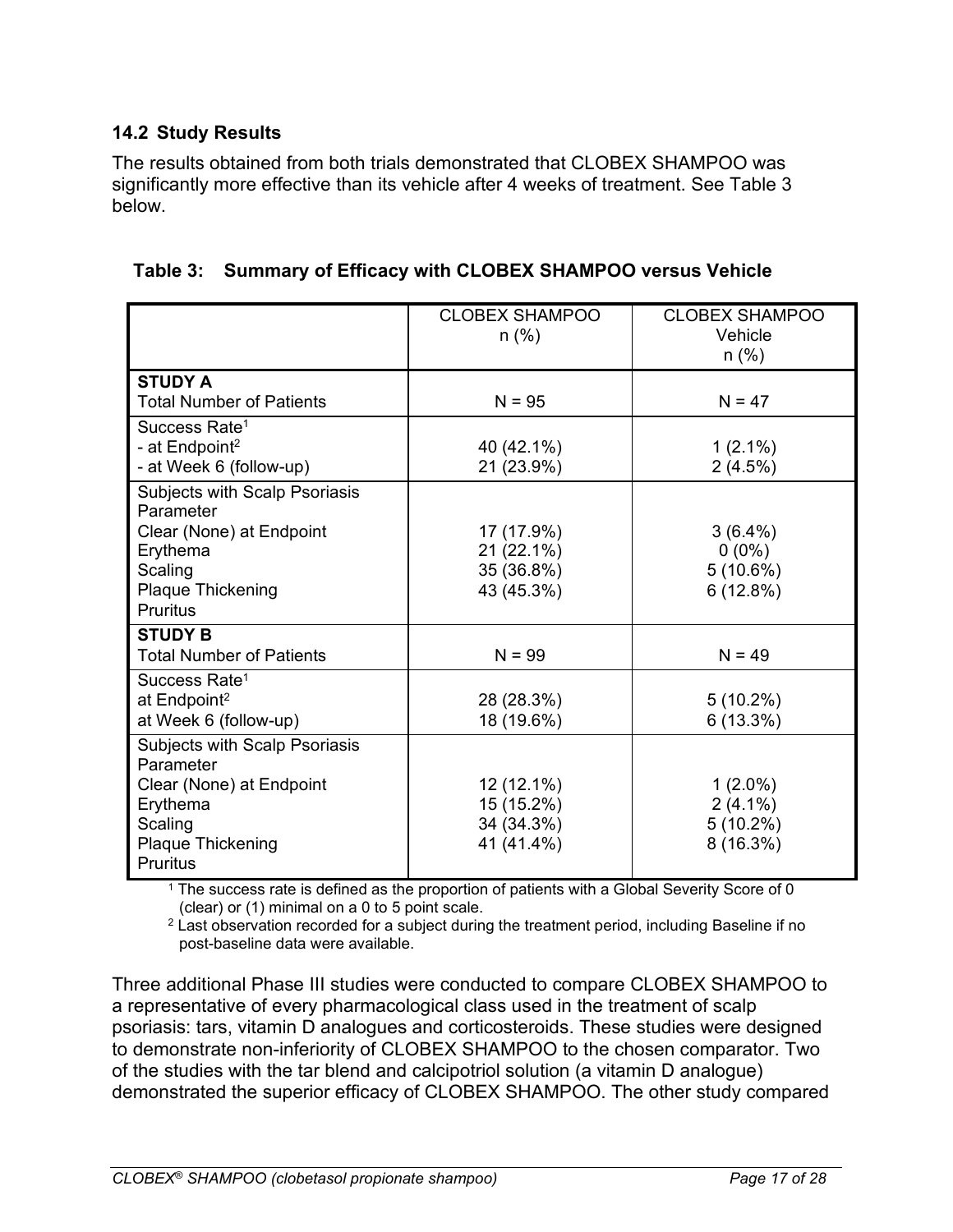CLOBEX SHAMPOO with a clobetasol propionate gel and a vehicle shampoo and showed CLOBEX SHAMPOO to be non-inferior to the gel form.

Two studies were conducted and no HPA Axis suppression was observed in adult (18 years and above) psoriatic subjects when CLOBEX SHAMPOO was applied once daily for 15 minutes to a dry scalp before lathering and rinsing, over a treatment period of 4 weeks (see [Table 4](#page-17-0) and [Table](#page-18-2) 5 below).

|                                   |             | <b>CLOBEX</b><br>SHAMPOO* |
|-----------------------------------|-------------|---------------------------|
|                                   |             | $N = 13$                  |
| <b>Baseline (Week 0)</b>          |             |                           |
| Pre-stimulation Cortisol (µg/dL)  | Mean $±$ SD | $12.57 \pm 3.778$         |
|                                   | Min - Max   | $7.4 - 19.6$              |
| Post-stimulation Cortisol (µg/dL) | Mean $±$ SD | $29.57 \pm 4.659$         |
|                                   | Min - Max   | $24.1 - 39.3$             |
| <b>HPA Axis Suppression</b>       | N(% )       |                           |
| End of Treatment (Week 4)         |             |                           |
| Pre-stimulation Cortisol (µg/dL)  | Mean $±$ SD | $14.38 \pm 5.586$         |
|                                   | Min - Max   | $7.5 - 27.7$              |
| Post-stimulation Cortisol (µg/dL) | Mean $±$ SD | $39.98 \pm 8.191$         |
|                                   | Min - Max   | $10.4 - 42.0$             |
| <b>HPA Axis Suppression</b>       | N(% )       |                           |

#### <span id="page-17-0"></span>**Table 4**: **Summary of HPA Axis Function in Adolescents Ages 12-17 Years with Scalp Psoriasis**

\*HPA axis suppression defined in the protocol as pre-stimulation cortisol value <7 μg/dL or post-stimulation cortisol value <18 μg/dL.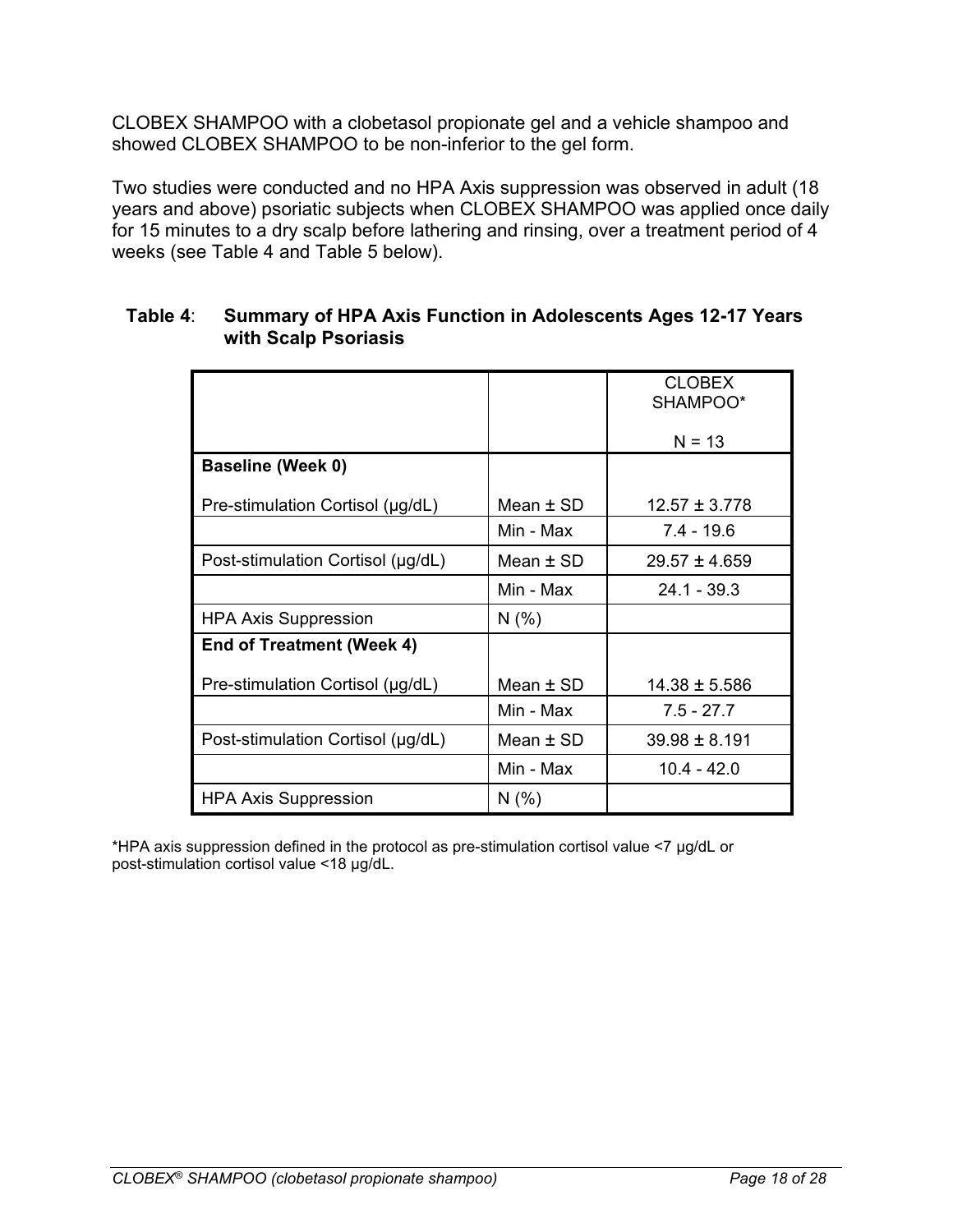|                                   |               | <b>CLOBEX</b><br><b>SHAMPOO</b> | <b>HPA Axis</b> |
|-----------------------------------|---------------|---------------------------------|-----------------|
|                                   |               | $N = 14$                        | Suppression*    |
| <b>Baseline (Week 0)</b>          |               |                                 |                 |
| Pre-stimulation Cortisol (µg/dL)  | Mean $\pm$ SD | $21.30 \pm 7.352$               |                 |
|                                   | Min - Max     | $12.9 - 36.1$                   |                 |
| Post-stimulation Cortisol (µg/dL) | Mean $\pm$ SD | $33.33 \pm 9.015$               |                 |
|                                   | Min - Max     | $25.1 - 50.5$                   |                 |
| Post-Pre Cortisol (µg/dL)         | Mean $\pm$ SD | $12.03 \pm 5.036$               |                 |
|                                   | Min - Max     | $2.4 - 21.1$                    |                 |
| <b>HPA Axis Suppression</b>       | N(% )         |                                 | $0(0.0\%)$      |
| <b>End of Treatment (Week 4)</b>  |               |                                 |                 |
| Pre-stimulation Cortisol (µg/dL)  | Mean $±$ SD   | $23.53 \pm 10.648$              |                 |
|                                   | Min - Max     | $10.6 - 49.6$                   |                 |
| Post-stimulation Cortisol (µg/dL) | Mean $\pm$ SD | $33.91 \pm 10.696$              |                 |
|                                   | Min - Max     | $23.4 - 63.8$                   |                 |
| Post-Pre Cortisol (µg/dL)         | Mean $±$ SD   | $10.38 \pm 3.608$               |                 |
|                                   | Min - Max     | $4.2 - 15.8$                    |                 |
| <b>HPA Axis Suppression</b>       | N(% )         |                                 | $(0.0\%)$       |

### <span id="page-18-2"></span>**Table 5: Summary of HPA Axis Function in Scalp Psoriasis Patients Aged 18 Years and Older CLOBEX SHAMPOO**

\*HPA axis suppression defined in the protocol as pre-stimulation cortisol value <10 μg/dL and the change (post-pre) <8 μg/dL.

# <span id="page-18-0"></span>**15 MICROBIOLOGY**

No microbiological information is required for this drug product.

# <span id="page-18-1"></span>**16 NON-CLINICAL TOXICOLOGY**

### **General Toxicology:**

Acute Toxicity –

Acute toxicity was determined in mice and rats using subcutaneous, oral, and intraperitoneal routes. The animals received a single dose of different concentrations of clobetasol propionate and were observed for 3 consecutive weeks. The  $LD_{50}$  value obtained by the subcutaneous route in mice was 81.7 mg.kg<sup>-1</sup> for all animals. None of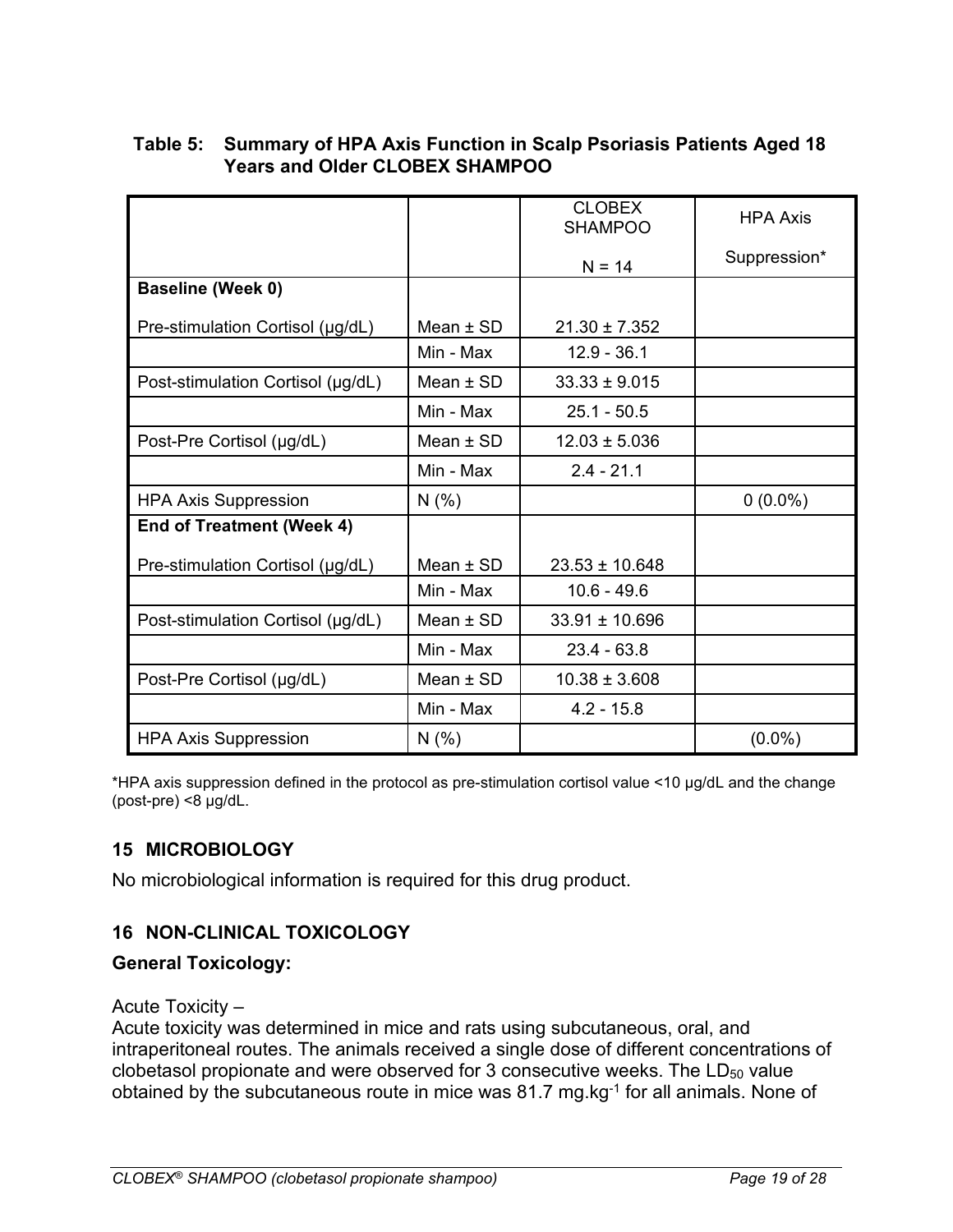the mice died after oral administration up to 3 g.kg $^{-1}$ . The LD<sub>50</sub> value obtained by the intraperitoneal route in mice was 156 mg.kg<sup>-1</sup> for males and 118 mg.kg<sup>-1</sup> for females. The subcutaneous LD<sub>50</sub> value for male rats was 397 mg.kg<sup>-1</sup> and 366 mg.kg<sup>-1</sup> for female rats. None of the rats died after oral administration up to 3 g.kg<sup>-1</sup>. The LD<sub>50</sub> value by the intraperitoneal route for male rats was 414 mg.kg $^{-1}$  and 351 mg.kg $^{-1}$  for female rats.

#### Long-Term Toxicity –

In a four-week dose-range-finding study, Göttingen minipigs (one animal per sex per group) were treated daily on approximately 10% of their body surface area with clobetasol propionate shampoo 0.05% in volumes ranging from 0.5 - 2 mL.kg-1. The placebo group was treated with the vehicle at 2 mL.kg<sup>-1</sup>. The exposure time was 15 minutes for all groups, followed by rinsing. The only remarkable sign in this study was erythema and scab formation without histopathological changes observed in some of the animals receiving the high volume, independent of the presence of clobetasol propionate. Hence, it was concluded that the vehicle is slightly irritating.

In a thirteen-week study with four Göttingen minipigs per sex per group and the rest of the design exactly the same as that of the dose-range-finding study, no treatment-related clinical signs or skin effects were observed.

Published literature shows that long-term effect of high doses of clobetasol propionate treatment causes emaciation, piloerection, inhibition of hair growth, body weight loss, lacrimation, diarrhea, atrophy of spleen, mesenteric lymph nodes, thymus and adrenal glands, focal necrosis of liver and mortality.

### **Carcinogenicity:**

No classical two-year animal studies applying animal models using genetically engineered mice have been performed to evaluate the carcinogenic potential of clobetasol propionate. One 18-month study was performed in mice to evaluate the carcinogenic potential of fluticasone propionate (medium-potency corticosteroid) when given topically as a 0.05% ointment. No evidence of carcinogenicity was found in this study. No evidence of pre-neoplastic lesions was noted in a 6-month toxicity study performed with clobetasol propionate by the subcutaneous route in rats.

### **Genotoxicity:**

Two mutagenicity studies were performed: an *in vitro* chromosomal aberration study on Chinese Hamster Ovary cells and a mouse *in vivo* micronucleus study.

*In vitro* chromosomal aberration study, concentrations of clobetasol propionate up to  $4670$  µg.mL $<sup>-1</sup>$  did not induce an increase in the number of aberrant cells neither in the</sup> presence or the absence of S9 metabolic activation. The highest concentration tested in the 20-hour incubation experiment was  $31.3 \mu q$ .mL<sup>-1</sup> due to cytotoxicity. Also under the extended incubation conditions there was no increase in the number of aberrant cells.

In the mouse *in vivo* micronucleus study, there was an increase in the number of micronucleated cells in the mice treated with clobetasol propionate. In the high dose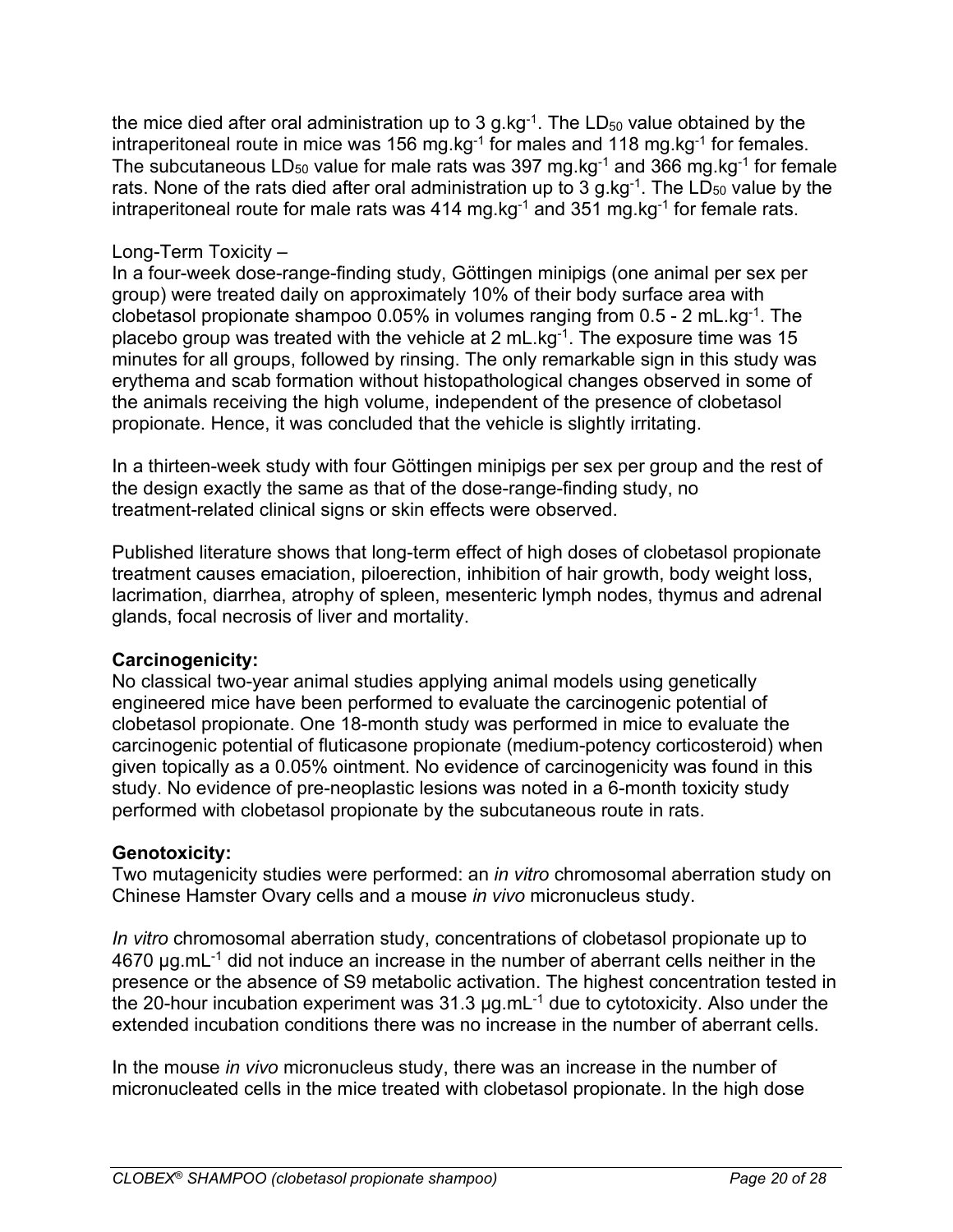group, the ratio of the polychromatic erythrocytes over the total erythrocytes at the 24-hour sampling tended to be less than in the placebo group. This could indicate that this dose was toxic to the bone marrow.

Clobetasol propionate was non-mutagenic in three different test systems reported in the literature for clobetasol propionate 0.05% cream and ointment: the Ames test, the *Saccharomyces cerevisiae* gene conversion assay, and the *E. coli* B WP2 fluctuation test.

### **Reproductive and Developmental Toxicology:**

A teratogenicity study of clobetasol propionate in rats using the dermal route resulted in dose-related material toxicity and fetal effects from 0.05 to 0.5 mg/kg/day. These doses are approximately 0.1 to 1.0 times, respectively, the maximum human topical dose of clobetasol propionate from CLOBEX SHAMPOO. Abnormalities seen included low fetal weights, umbilical herniation, cleft palate, reduced skeletal ossification, and other skeletal abnormalities.

Clobetasol propionate administered to rats subcutaneously at a dose of 0.1 mg/kg from day 17 of gestation to day 21 postpartum was associated with prolongation of gestation, decreased number of offspring, increased perinatal mortality of offspring, delayed eye opening and delayed hair appearance in surviving offspring. Some increase in offspring perinatal mortality was also observed at a dose of 0.05 mg/kg. Doses of 0.05 and 0.1 mg/kg are approximately 0.1- and 0.2-fold the maximum human topical dose of clobetasol propionate from CLOBEX SHAMPOO.

Segment I fertility studies in rats following oral administration at doses up to 50 μg.kg-1 per day revealed an increase in the number of the resorbed embryos and a decrease in the number of living foetuses at the highest dose.

Segment II teratogenicity studies in mice, rats and rabbits showed clobetasol propionate to be teratogenic when administered subcutaneously or topically. Abnormalities seen include fetal immaturity and several malformations, cleft palate, cranioschisis and skeletal abnormalities, in combination with maternal toxicity. There are no adequate and well-controlled studies in pregnant women.

A segment III study of peri-natal and post-natal effects was performed on 20 female rats at doses of 0, 25, 50 and 100 μg/kg body weight daily through sub-cutaneous route at day 17 of gestation through day 21 post-partum. At the 50 and 100 μg.kg-1 doses, increased pup loss, total litter loss, acts of cannibalism and diminished parental care were the major effects observed during the first days post-partum. No effects were observed at the dose of 25 μg.kg-1. Growth and development of the F1 surviving offspring were unaffected by treatment.

### **Local Tolerance:**

Three studies were performed with clobetasol propionate shampoo 0.05% to evaluate the response following a single dermal and a single ocular application, and to evaluate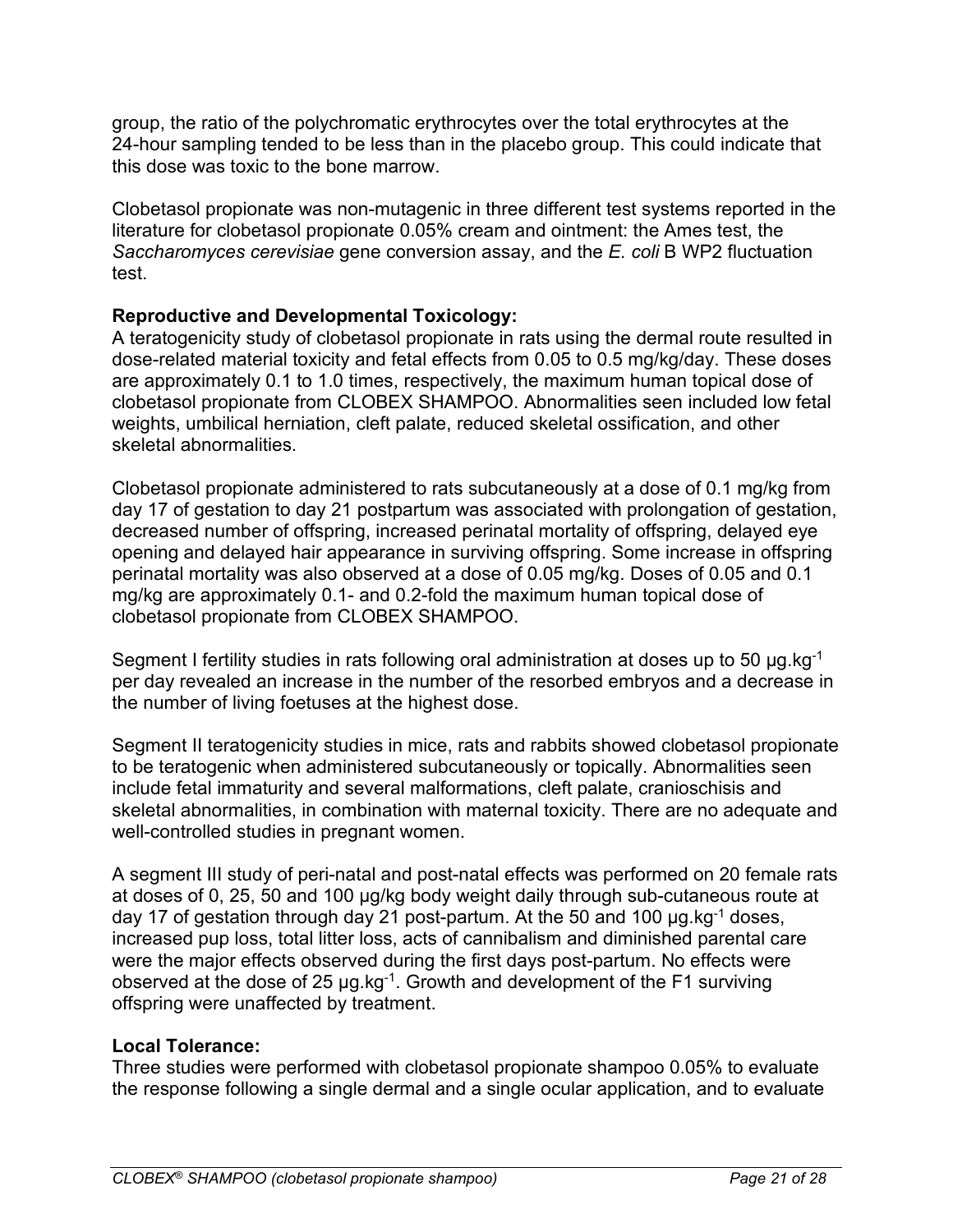its potential to induce delayed-type of hypersensitization. Clobetasol propionate shampoo 0.05% when administered undiluted for 15 minutes was found to be a slight irritant to the skin whereas the vehicle is considered to be an irritant. Clobetasol propionate shampoo 0.05% and its vehicle, as a 30%-dilution in water were found to be slightly irritating to the eye. In the third study, there were no skin reactions attributable to sensitization, indicating the absence of the potential of the product to induce delayed-type sensitization.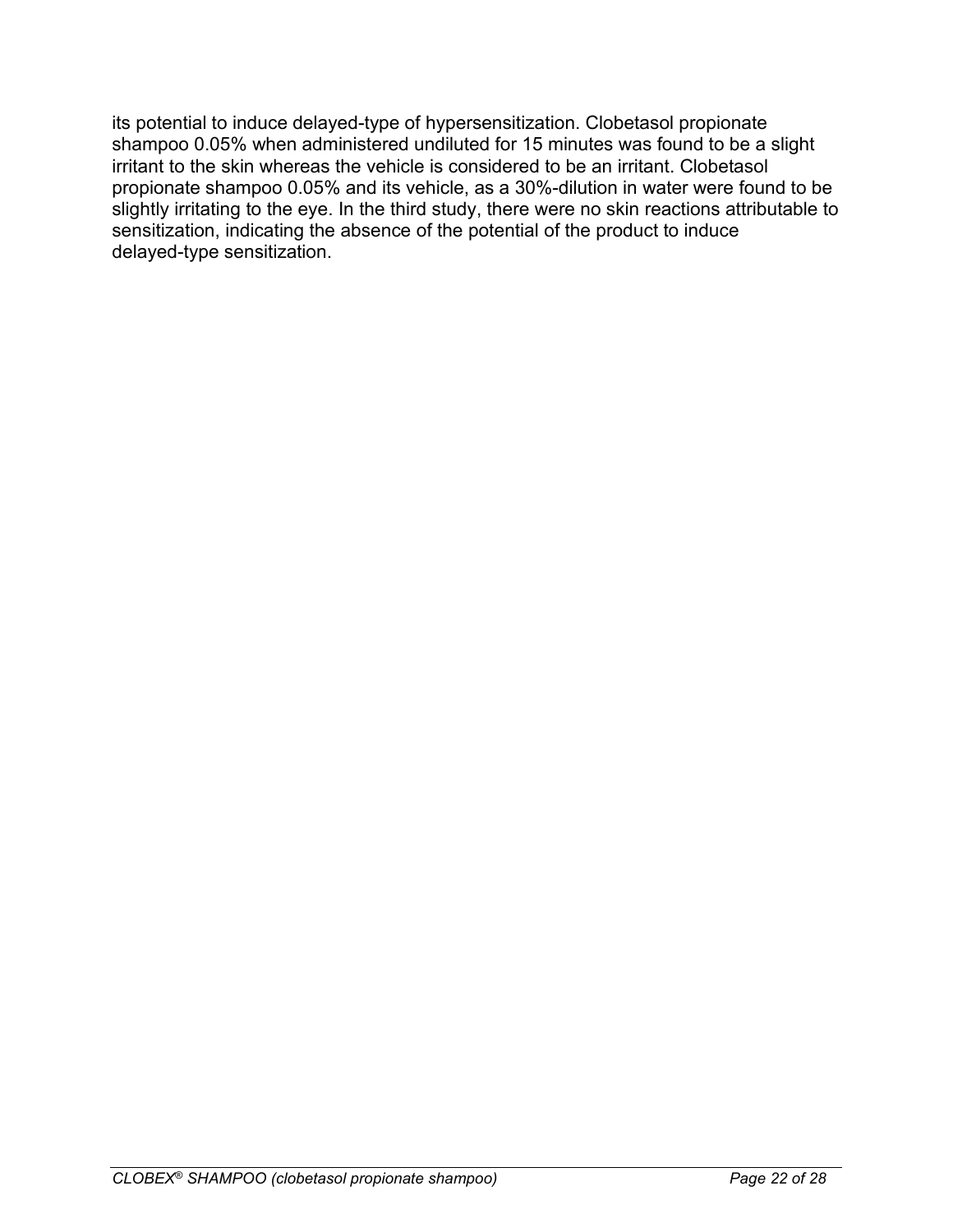# <span id="page-22-0"></span>**PATIENT MEDICATION INFORMATION READ THIS FOR SAFE AND EFFECTIVE USE OF YOUR MEDICINE**

### **PrCLOBEX® SHAMPOO**

clobetasol propionate shampoo

Read this carefully before you start using **CLOBEX SHAMPOO** and each time you get a refill. This leaflet is a summary and will not tell you everything about this drug. Talk to your healthcare professional about your medical condition and treatment and ask if there is any new information about **CLOBEX SHAMPOO**.

#### **What is CLOBEX SHAMPOO used for?**

CLOBEX SHAMPOO is used in adults with scalp psoriasis to relieve redness, scaling, and itching.

#### **How does CLOBEX SHAMPOO work?**

CLOBEX SHAMPOO contains the medicinal ingredient clobetasol propionate. It belongs to a group of medicines called topical corticosteroids or topical steroids. Topical corticosteroids reduce inflammation by decreasing the body's immune response. This can relieve symptoms such as redness and itching. CLOBEX SHAMPOO is not to be used for more than 4 weeks.

### **What are the ingredients in CLOBEX SHAMPOO?**

Medicinal ingredient: clobetasol propionate Non-medicinal ingredients: alcohol, citric acid monohydrate, coco-betaine, polyquaternium-10, purified water, sodium citrate dihydrate and sodium laureth sulfate

### **CLOBEX SHAMPOO comes in the following dosage form:**

Shampoo, 0.05% w/w

### **Do not use CLOBEX SHAMPOO:**

- if you are allergic to clobetasol propionate, any other corticosteroids or any of the other ingredients in CLOBEX SHAMPOO.
- on skin areas affected by bacterial, fungal, viral or parasitic infection or any untreated infection.
- on skin areas affected by a mycobacterial infection (including tuberculosis of the skin) or syphilitic skin infection.
- if you have chicken pox.
- to treat rosacea or acne.
- to treat inflammation or itching around the mouth, anus or genitals.
- to treat ulcerous wounds.
- in children under 2 years of age.
- on or near the eyes and eyelids (risk of glaucoma or cataracts).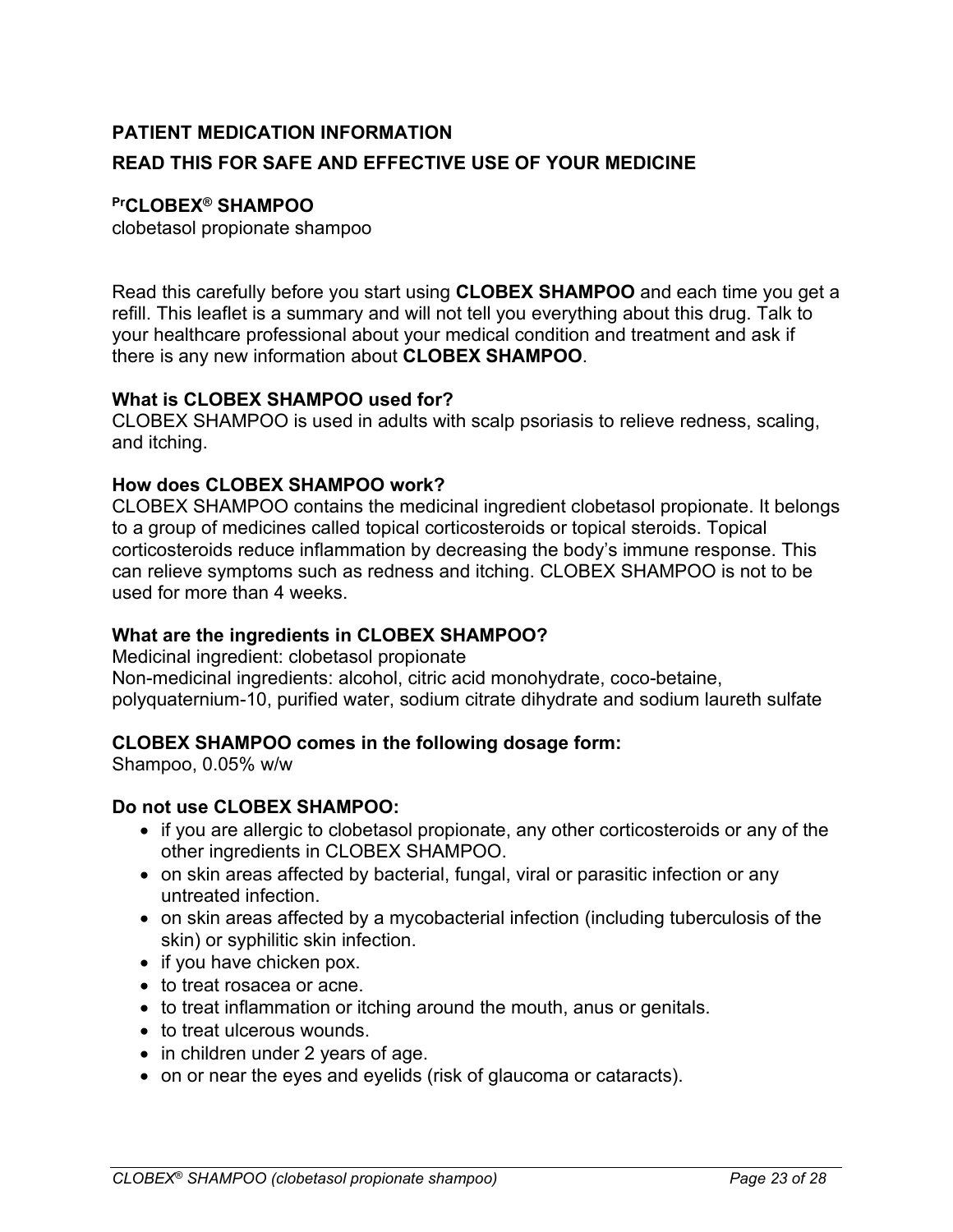**To help avoid side effects and ensure proper use, talk to your healthcare professional before you use CLOBEX SHAMPOO. Talk about any health conditions or problems you may have, including if you:**

- think you have an infection on your scalp. Tell your healthcare professional before you use CLOBEX SHAMPOO, because you may need other medicines to treat the infection.
- have a weak immune response. Tell your healthcare professional if you suspect an infection has occurred as corticosteroids can make infections more likely and may mask their signs.
- are using or have previously used corticosteroids for treatment of skin disorders, allergic reactions, arthritis or asthma. Tell your healthcare professional if you have had an allergic reaction or experienced side effects to these medicines.
- have eye problems, such as glaucoma or cataracts.
- have adrenal gland problems. CLOBEX SHAMPOO can affect how your adrenal glands work.
- have skin problems caused by poor circulation.
- have recently had or are about to have any vaccination.
- use other oral or topical medication containing corticosteroids or medication intended to suppress your immune system (e.g. for autoimmune disease or after an organ transplant). Combining CLOBEX SHAMPOO with these medicines may result in serious infections.
- are less than 18 years of age. Children are at a greater risk of side effects, including adrenal suppression and may experience a decrease in the speed of their growth.
- are pregnant or trying to become pregnant.
- are breastfeeding or planning to breastfeed.

### **Other warnings you should know about:**

- Do not use CLOBEX SHAMPOO for more than 4 weeks.
- **Adrenal Suppression:**
	- o Too much CLOBEX SHAMPOO passing through your skin can shut down your adrenal glands (**adrenal suppression**). This may happen if you use too much CLOBEX SHAMPOO or if you use it for too long, but it can happen with correct use. Using CLOBEX SHAMPOO for longer than 4 weeks, over large areas of skin, on broken skin or on the face, underarms or groin can also increase your chances of developing adrenal suppression.
	- $\circ$  If your adrenal glands shut down, they may not start working right away after you stop using CLOBEX SHAMPOO which will make it hard for your body to respond properly to stress or illness. It can also cause the symptoms of **Cushing's syndrome**. This is due to too much cortisol (a hormone) in your blood. It has also caused high levels of blood sugar (**hyperglycemia**) and high levels of sugar in the urine. Your healthcare professional may do special blood and urine tests to check your adrenal gland function, hormone levels and sugar levels while you are using CLOBEX SHAMPOO.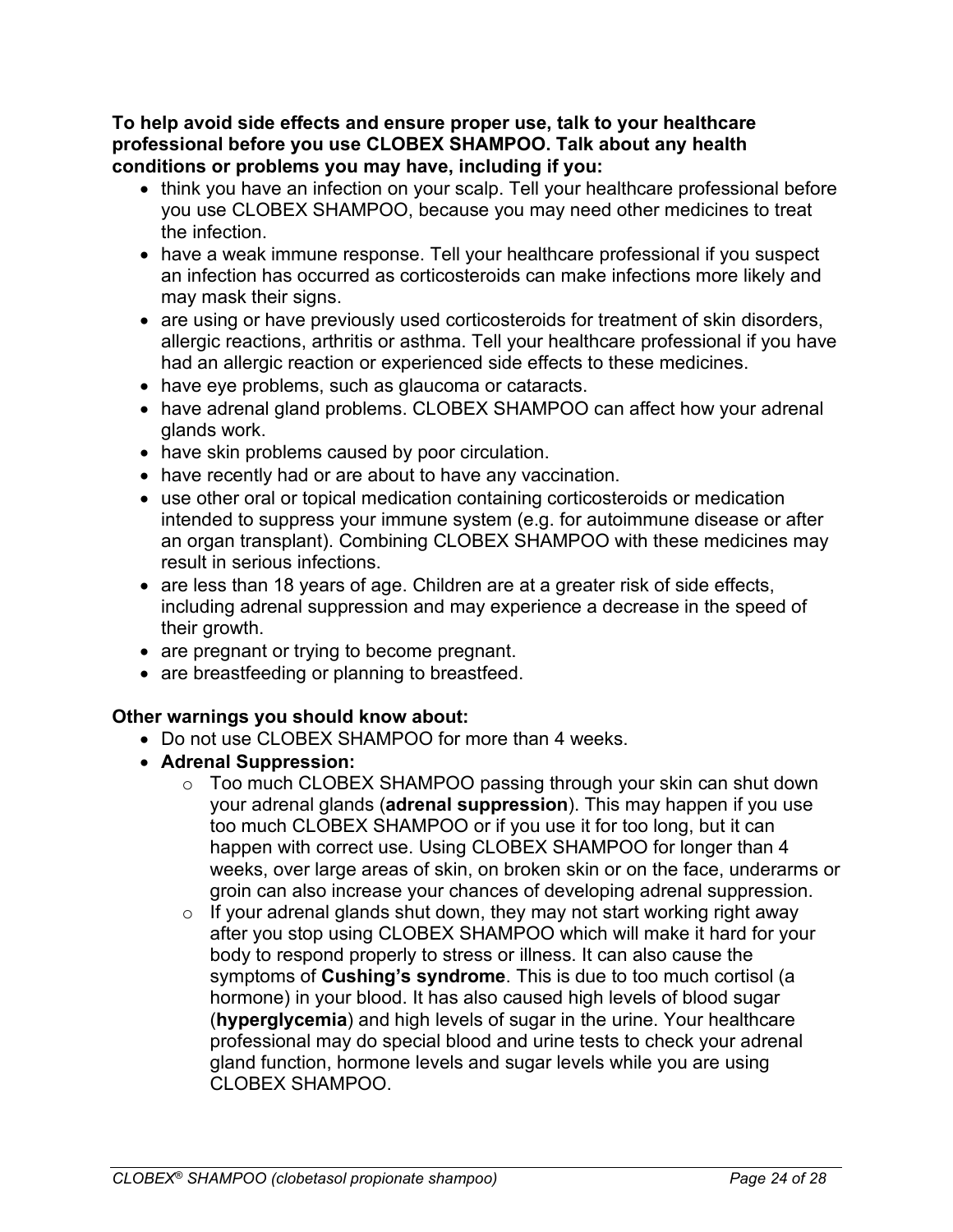- $\circ$  Covering the treated area can increase the amount of medicine absorbed through your skin. This may increase your chance of developing adrenal suppression. You should not cover the treated skin area with a bandage, shower/bathing cap or other covering unless your healthcare professional tells you to.
- **Immunosuppression:** CLOBEX SHAMPOO can suppress your immune system. This may:
	- o hide symptoms of infections
	- $\circ$  reactivate dormant infections
	- o cause infections due to lowered body resistance

Tell your healthcare professional if you suspect an infection has occurred while you are using CLOBEX SHAMPOO.

- **Surgery:** Before you have any surgery, including at the dentist's office, tell your healthcare professional that you are using CLOBEX SHAMPOO.
- **Vision Problems:** If you experience symptoms such as increased eye pressure, blurred vision, or other visual disturbances, tell your healthcare professional. Corticosteroids, like CLOBEX SHAMPOO, can cause eye problems.
- **Allergic Contact Dermatitis:** You may develop contact dermatitis (allergic skin reaction) while using CLOBEX SHAMPOO. Tell your healthcare professional if your skin condition is not healing or gets worse.

#### **Tell your healthcare professional about all the medicines you take and skin products you use, including any drugs, vitamins, minerals, natural supplements or alternative medicines.**

There are no known interactions with this medication.

### **How to use CLOBEX SHAMPOO:**

- Use CLOBEX SHAMPOO only as directed by your healthcare professional in order to avoid serious side effects. Do not use more of it, do not use it more often, or for a longer period of time than your healthcare professional has told you.
- If you see another healthcare professional for any reason while you are using CLOBEX SHAMPOO, be sure to tell them you are using it.
- Do not use CLOBEX SHAMPOO for longer than 4 weeks. If your skin condition has not improved in 4 weeks, talk to your healthcare professional.
- Apply CLOBEX SHAMPOO on affected areas of the scalp once per day.
- Do not wet your hair at first. Apply CLOBEX SHAMPOO on your dry scalp.
- Move the hair away from the scalp so that one of the affected areas is exposed. Position the bottle over the lesion. Apply a small amount of the shampoo directly onto the lesion, letting the product naturally flow from the bottle (gently squeeze the bottle).
- Use only enough to cover the affected area of your scalp.
- Spread the product so that the entire lesion is covered with a thin uniform film.
- Massage gently into the lesion and repeat for any additional lesion(s).
- Wash your hands, and any other part of your body that came into contact with CLOBEX SHAMPOO such as your neck and shoulders, carefully.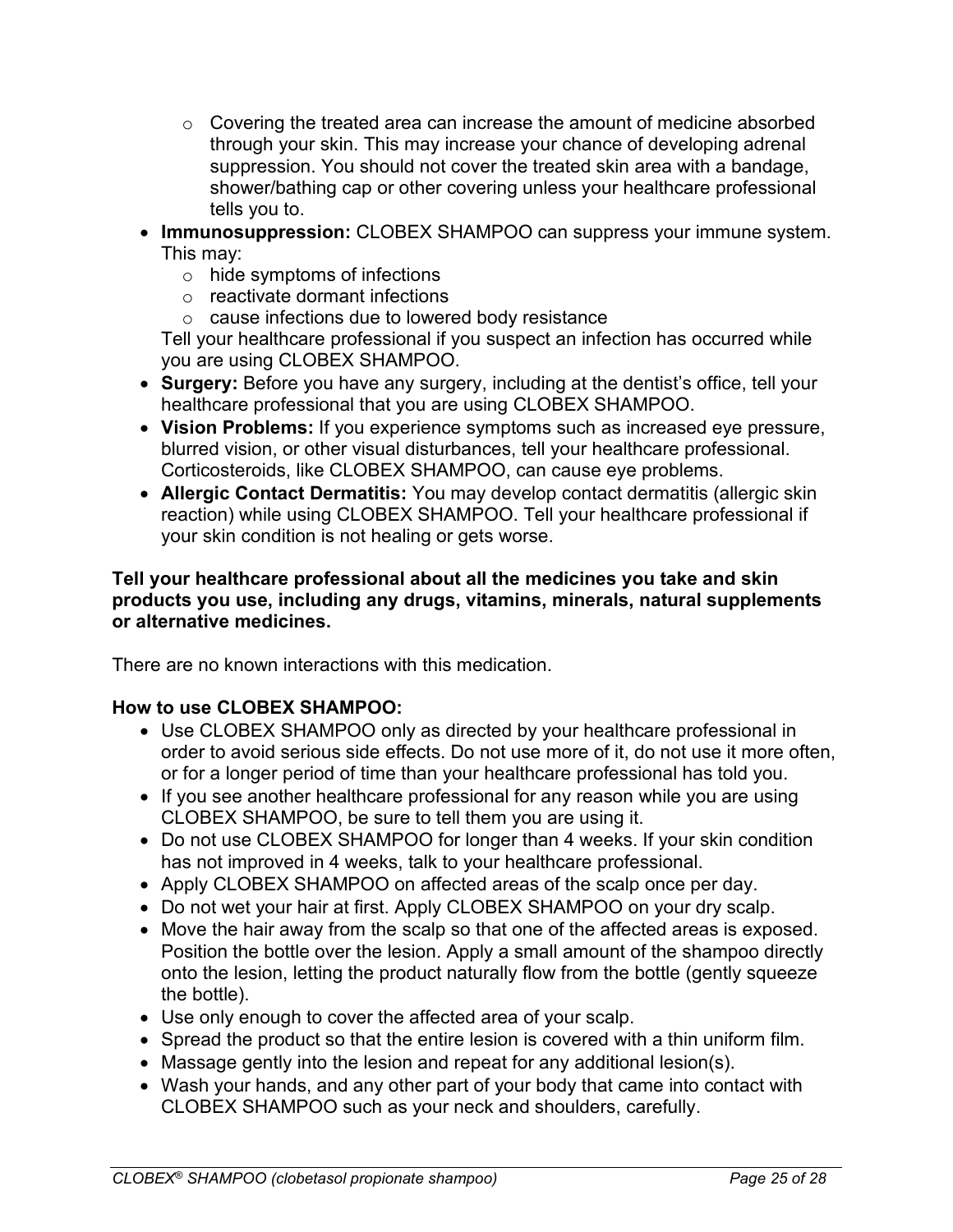- Leave CLOBEX SHAMPOO in place for 15 minutes.
- Add water, lather and rinse thoroughly all parts of the scalp and body that came in contact with the shampoo (e.g., hands, face, neck and shoulders). Although no additional shampoo is necessary to cleanse your hair, you may use a non-medicated shampoo as needed.
- As with other corticosteroids, stop using CLOBEX SHAMPOO once your plaques have healed.
- CLOBEX SHAMPOO is for external use on your scalp only.
- Do not apply CLOBEX SHAMPOO to your face, groin or armpits.
- Do not cover the treated skin area with a bandage, shower/bathing cap or other covering unless your healthcare professional tells you to.
- Do not get CLOBEX SHAMPOO on or near your lips. If you get CLOBEX SHAMPOO on your lips, rinse your face with cold water right away. If you accidentally swallow CLOBEX SHAMPOO, call your regional poison control centre immediately.
- Do not use CLOBEX SHAMPOO near your eyes or eyelids (risk of glaucoma and cataract). If you get CLOBEX SHAMPOO in your eye, flush it with cold water right away. If your eyes keep stinging after rinsing them well with water, tell your healthcare professional right away.
- Do not give CLOBEX SHAMPOO to anyone else, even if their symptoms are similar to yours. It may harm them. Your healthcare professional has prescribed this medicine for your use only.

### **Usual dose:**

Adults: CLOBEX SHAMPOO should be applied in a thin film to the affected areas of the scalp once per day.

Do not use more than 50 mL (1.75 fluid ounces) per week.

# **Overdose:**

If you think you, or a person you are caring for, have used too much CLOBEX SHAMPOO, contact a healthcare professional, hospital emergency department, or regional poison control centre immediately, even if there are no symptoms.

### **Missed dose:**

If you forget to apply CLOBEX SHAMPOO at the scheduled time, use it as soon as you remember. Then go back to your regular schedule. If it is about time for your next dose, apply just that 1 dose, and continue with your regular schedule. Do not make up the missed dose. If you miss several doses, tell your healthcare professional.

# **What are possible side effects from using CLOBEX SHAMPOO?**

These are not all the possible side effects you may have when using CLOBEX SHAMPOO. If you experience any side effects not listed here, tell your healthcare professional.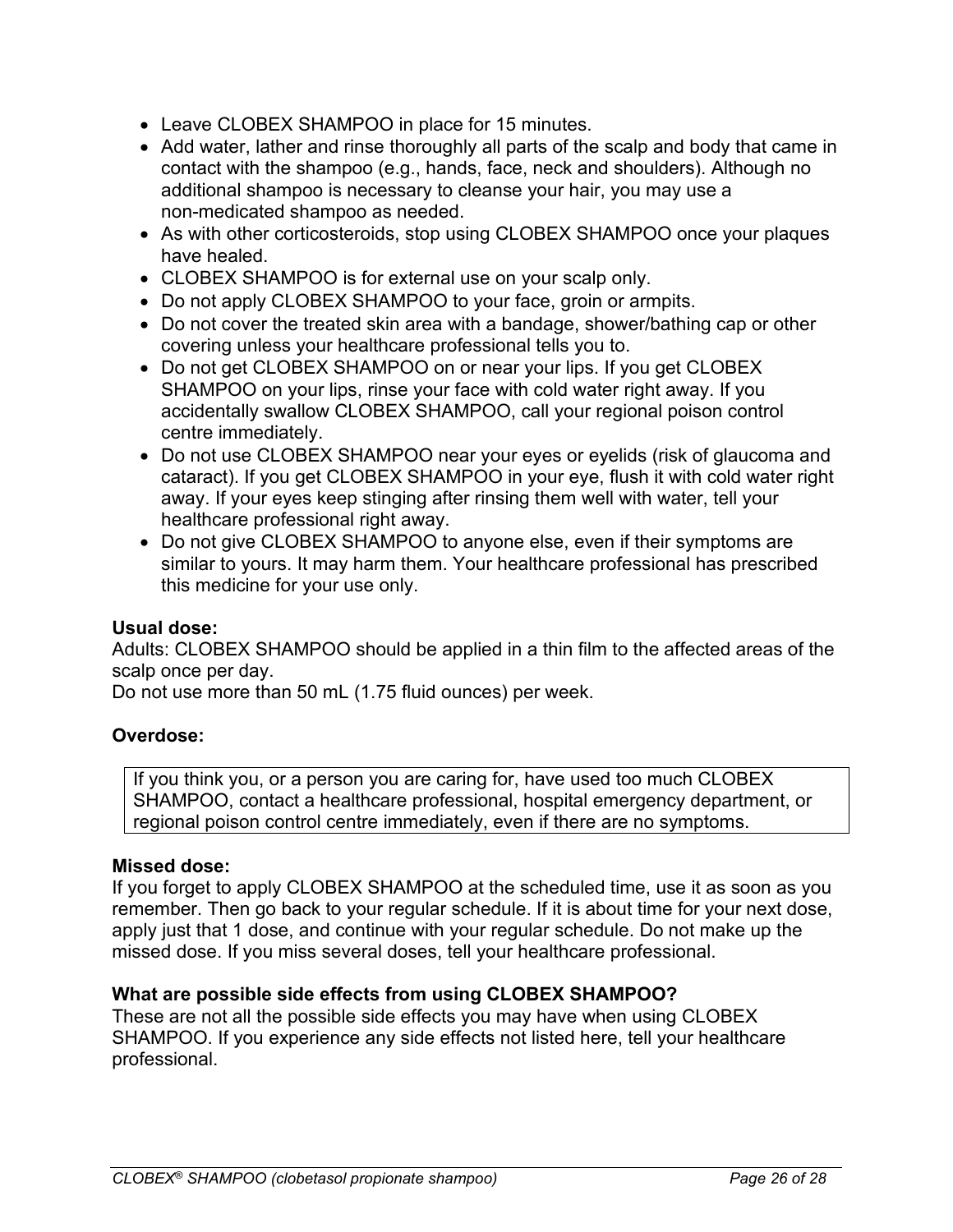Side effects may include:

- dry skin, skin discomfort
- burning, itching, irritation
- thinning of the skin
- swelling of the skin
- stretch marks
- change in skin pigmentation
- excessive hair growth
- inflammation and infection of the hair follicles (folliculitis)
- skin tightness
- hair loss
- spider veins
- acne

| Serious side effects and what to do about them                                                                                                                              |                                         |              |                             |
|-----------------------------------------------------------------------------------------------------------------------------------------------------------------------------|-----------------------------------------|--------------|-----------------------------|
| Symptom / effect                                                                                                                                                            | Talk to your healthcare<br>professional |              | Stop taking drug<br>and get |
|                                                                                                                                                                             | Only if severe                          | In all cases | immediate<br>medical help   |
| <b>UNCOMMON</b>                                                                                                                                                             |                                         |              |                             |
| Adrenal suppression: dizziness, nausea,<br>vomiting, fever, chest pain, can lead to<br>death                                                                                |                                         |              | ✓                           |
| Osteoporosis or Osteonecrosis (thin,<br>fragile bones): bone/joint pain, broken<br>bones, back pain that gets worse when<br>standing or walking                             |                                         |              |                             |
| Vision problems (glaucoma or<br>cataracts): failing eyesight, blurred vision,<br>eye pain, increased pressure in your eye                                                   |                                         | ✓            |                             |
| Infections: raised temperature and<br>feeling unwell                                                                                                                        |                                         |              | ✓                           |
| <b>Worsening of psoriasis or Pustular</b><br>psoriasis: red, scaly, thick patches of<br>skin, clearly defined raised bumps filled<br>with a white, thick fluid              |                                         |              |                             |
| Wounds that are slow to heal                                                                                                                                                |                                         | ✓            |                             |
| Immunosuppression: get sick or have<br>infections often, purplish spots on skin or<br>in the mouth and/or throat, swollen lymph<br>nodes                                    |                                         |              |                             |
| Cushing's syndrome: weight gain in the<br>upper body, puffy face, skin problems,<br>hirsutism (excessive hair growth in<br>females, acne, irregular periods),<br>infections |                                         |              | ✓                           |